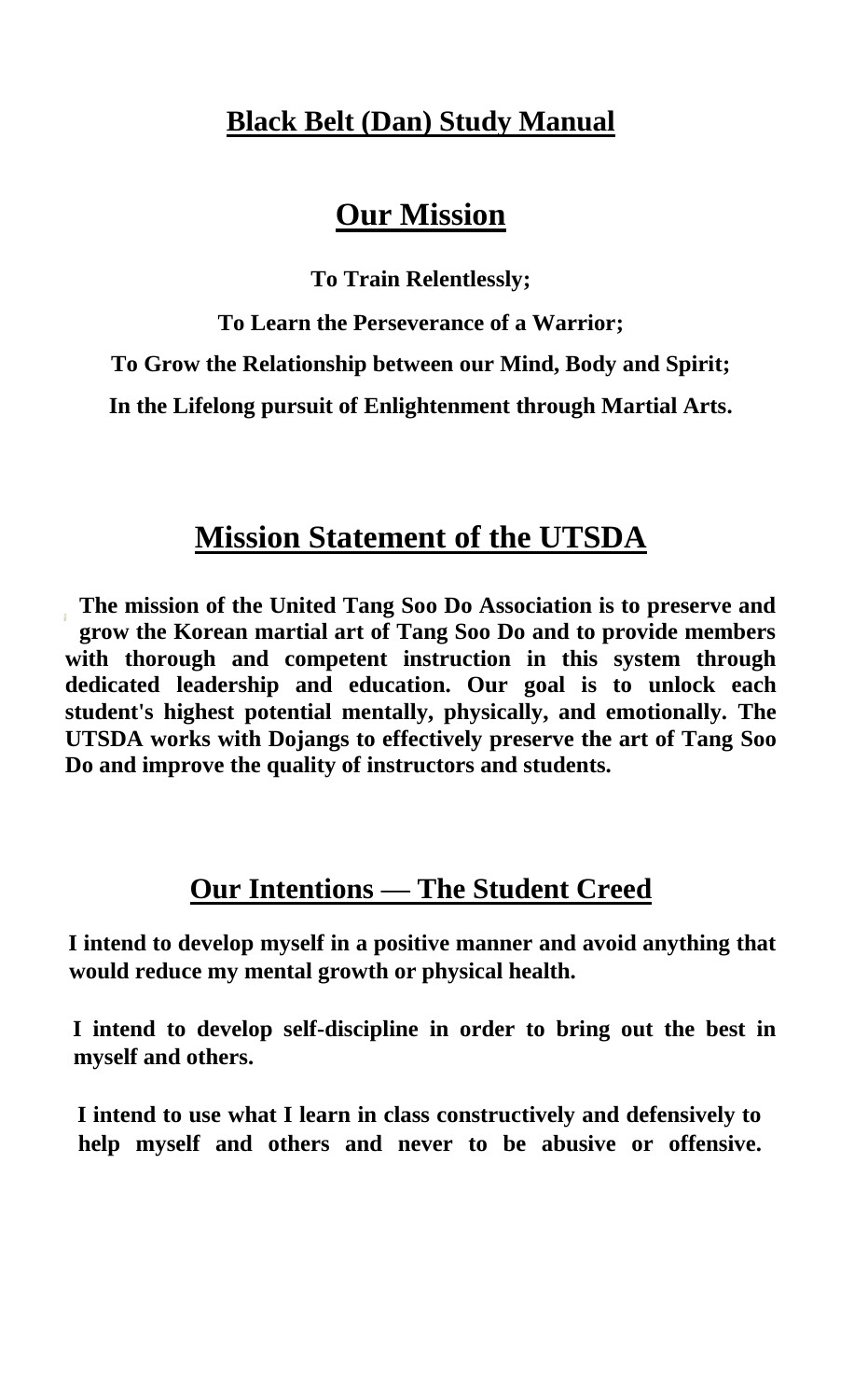# **Association Insignia**



| Tiger:                    | Symbol of strength, beauty, and confidence.                                                                         |
|---------------------------|---------------------------------------------------------------------------------------------------------------------|
| <b>Um Yang:</b>           | The universal concept of opposing yet complementary<br>forces.                                                      |
| Stars:                    | The six inhabited continents are signifying the practice of<br>our art worldwide.                                   |
| Wreath:                   | Represents peace, also represents the provinces of Korea.                                                           |
| <b>Chinese Character:</b> | Wu in Chinese/ Moo in Korean, which represents the<br>central purpose of our Tang Soo Do Martial (Military)<br>Art. |
| <b>Circle:</b>            | The three circles represent brotherhood, sisterhood, and<br>unity.                                                  |
| <b>Insignia Colors:</b>   | Each rank color is represented.                                                                                     |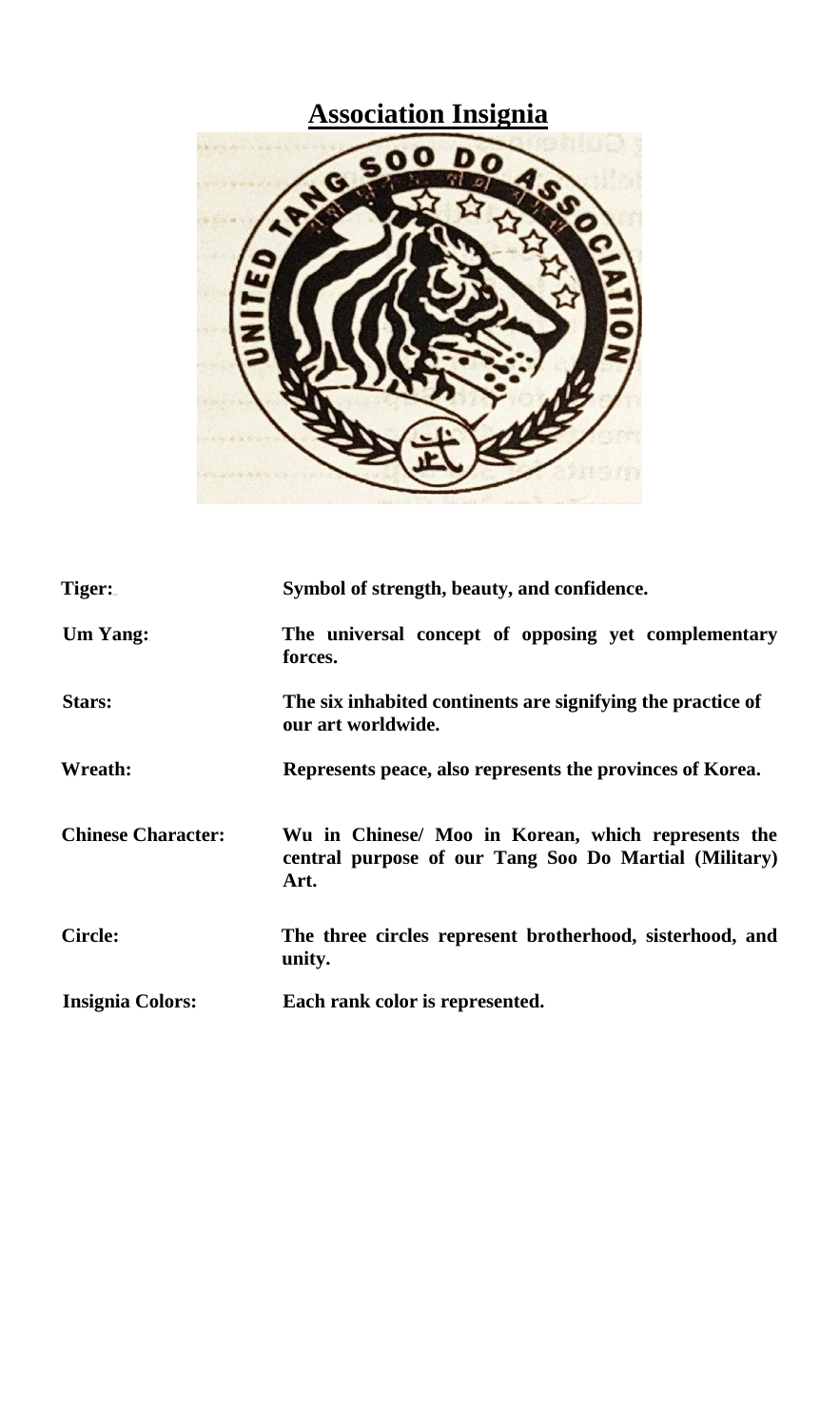## **The Founder of the UTSDA**

Grandmaster Kevin T. Case is the founder of the United Tang Soo Do Association and has been a student of the martial arts for almost 50 years.

Born in 1961, Grandmaster Case began his study martial arts at the age of twelve. He was inspired in his early years by the popular martial arts movies and TV shows of the late '60s and early '70s. He later began studying Aikido and Okinawan Goju-Ryu under Master instructors of those arts before starting Tang Soo Do training under Grandmaster Dominick Giacobbe, a senior student of Grandmaster Jae Chul Shin. Master Shin was the leader of the U.S. Tang Soo Do Federation (later World Tang Soo Do Association) at that time.

After attaining first Dan, Master Case became an instructor and began his teaching career. He taught at and around military bases in the Southeastern United States and Europe. Master Case's decades of teaching and commitment to the art have contributed to his motivating style of teaching Tang Soo Do.

Grandmaster Case is well versed in advanced self-defense, forms, breaking, weapons, health, and leadership training. He has also served in leadership positions in several large Tang Soo Do organizations before founding the United Tang Soo Do Association in 2006.

We welcome you to the positive, professional, and progressive world of the United Tang Soo Do Association. With our Grandmaster's guidance, the Association is committed to teaching the traditional virtues of the art Tang Soo Do.



Master Kevin Case presenting black belts at the top of Mt. Vesuvius, Naples, Italy, 1989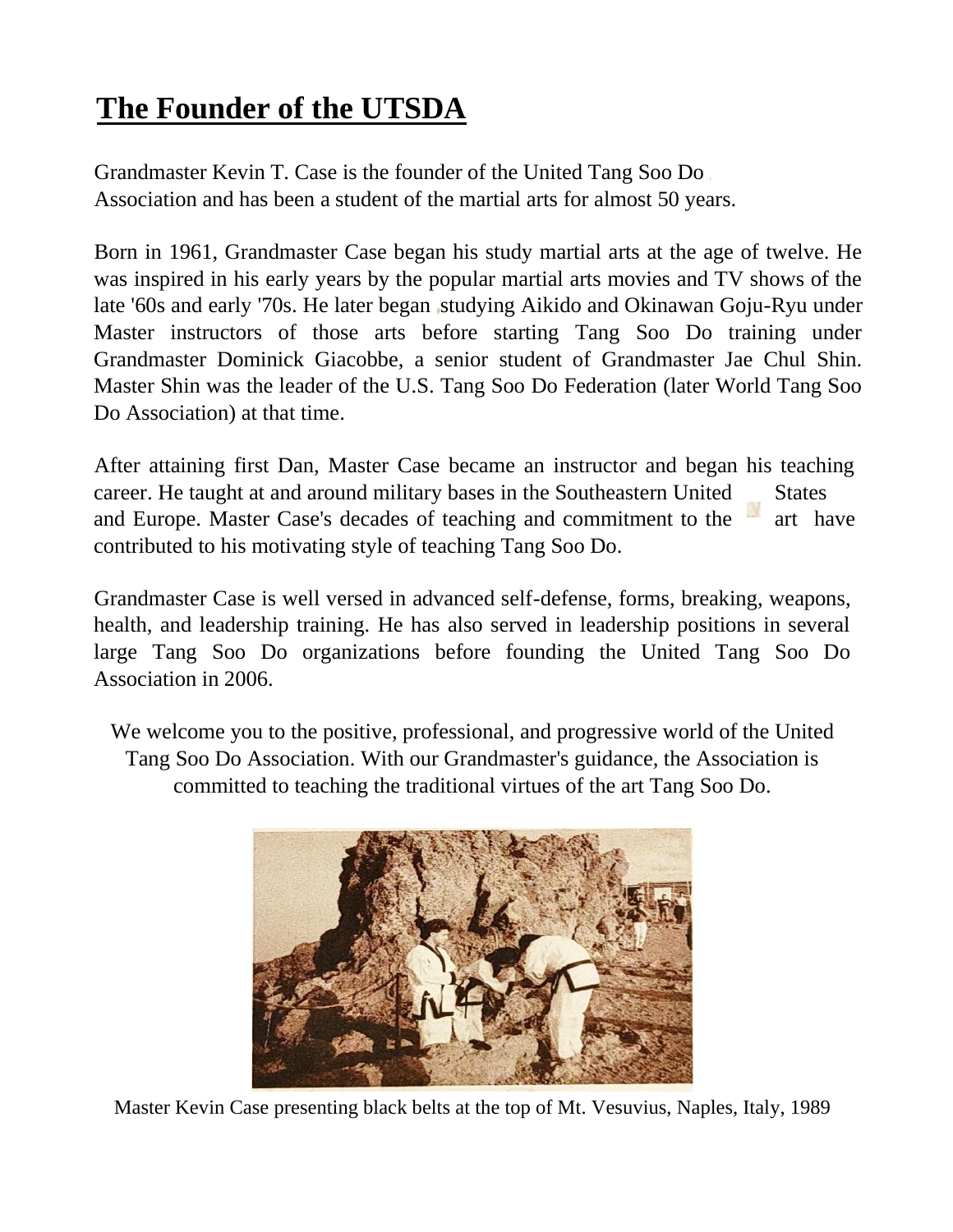## **What is Tang Soo Do?**

Tang Soo Do is an organized idea, reduced to physical expression. Translated from Korean, "Tang" refers to the Tang Dynasty of China, reflecting the shared cultural background between China and Korea (617 - 907 AD). "Soo" translates to hand but implies a self-defense system, and "Do" means path or way of life.

## **Brief History**

Tang Soo Do is Korean martial art based upon ancient Korean, Okinawan, and Chinese martial arts.

## **Early Development**

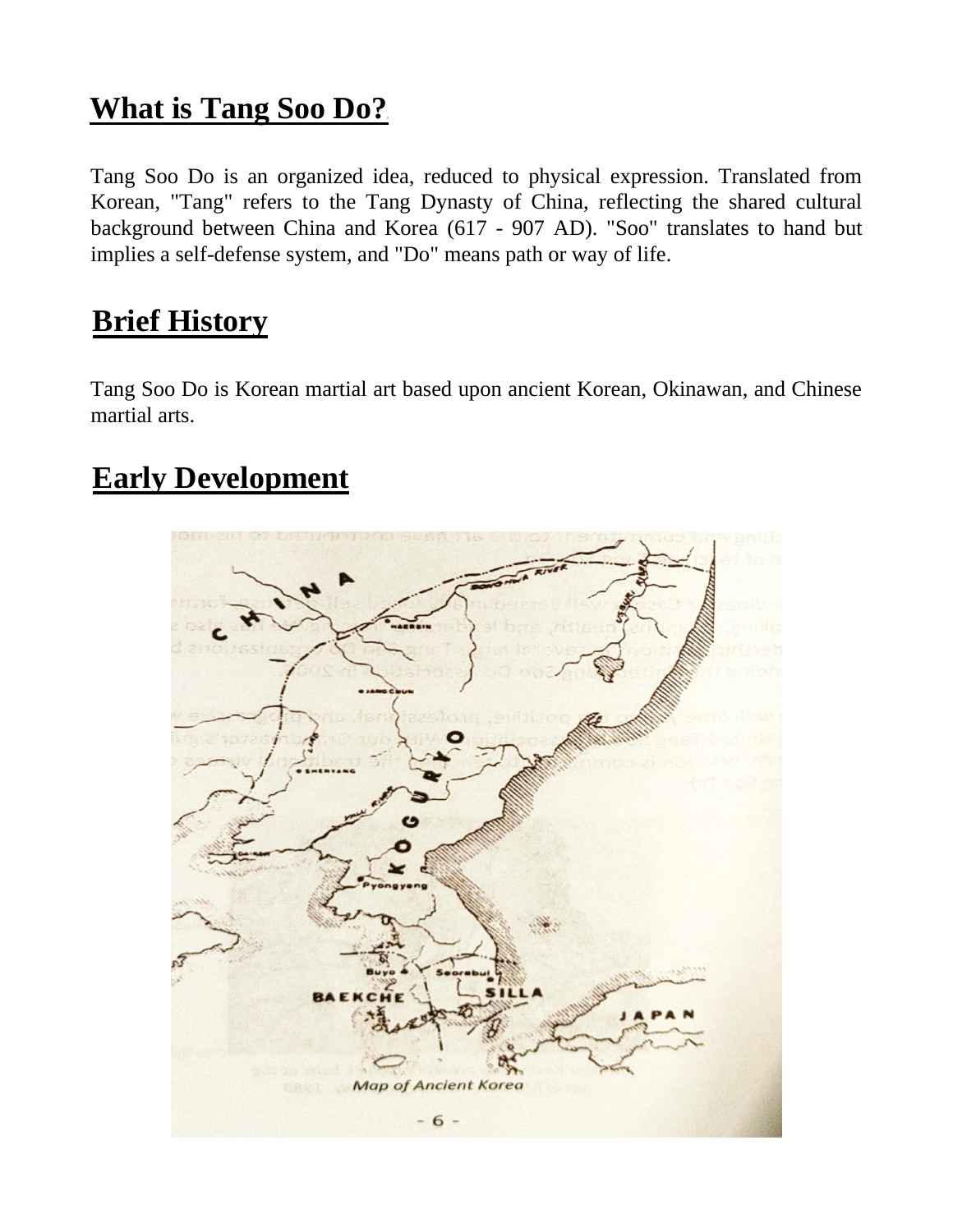It Was during the Silla Dynasty (618-935 AD) that Korea's martial arts developed rapidly. The Kingdom of Silla was one of the three kingdoms in Korea, and its young warrior class, the Hwa Rang, was famous for its military prowess. Tang Soo Dots five basic principals come from the ideals of these elite warriors. However, Tang Soo Do gained most of its popularity during the Koryo Dynasty (935 - 1392 AD).

The Muye Jebo (Compendium of Several Martial Arts) is the oldest surviving Korean martial arts manual, written during the reign of King Seonjo (d. 1608 AD). The king died before the compendium was complete, and it was first published, with the addition of material from Japanese martial arts, in 1610.

At the beginning of the Yi Dynasty (1392-1910), in 1790 AD, the Muye Tobo Tong Ji (Comprehensive Illustrated Manual of Martial Arts), was written. This book contained illustrations that show the sophisticated art of combat called "Soo Bahk" developed by the Koreans.

## **Modern History:**

During the occupation of Korea by Japan (1907 - 1945), the practice of native martial arts was prohibited.

Lee Kyuk Won (April 13, 1907 — February 2, 2003) was a South Korean martial artist who started his martial arts training during his college years at Central University in Japan. Lee studied what is now known as "Shotokan Karate-Do" under Grandmaster Gichin Funakoshi. Grandmaster Lee also visited martial arts centers in Okinawa and Henan, and Shanghai, China, also studying with Grandmaster Hunagoshi, founder of Goju-Ryu Karate.

After achieving his black belt from Funakoshi, Lee returned to Korea and began teaching the art he named Tang Soo Do (A Korean translation of  $K^t$  ara Te Do) at the Yung Shin School Gymnasium in Sa De Mun, OK Chun Dong district of Seoul. Later Lee founded the Chung Do Kwan (Blue Wave Institute)

Hwang Kee (November 9, 1914 —July 14, 2002) developed what was to be known as Moo Duk Kwan Tang Soo Do. Grandmaster Hwang incorporated many of the kicking techniques from the ancient Korean martial arts into the art first introduced by Lee Won Kuk. It was officially registered in Korea on November 9, 1945, as the Korean Soo Bahk Do Association. Hwang was directly responsible for developing and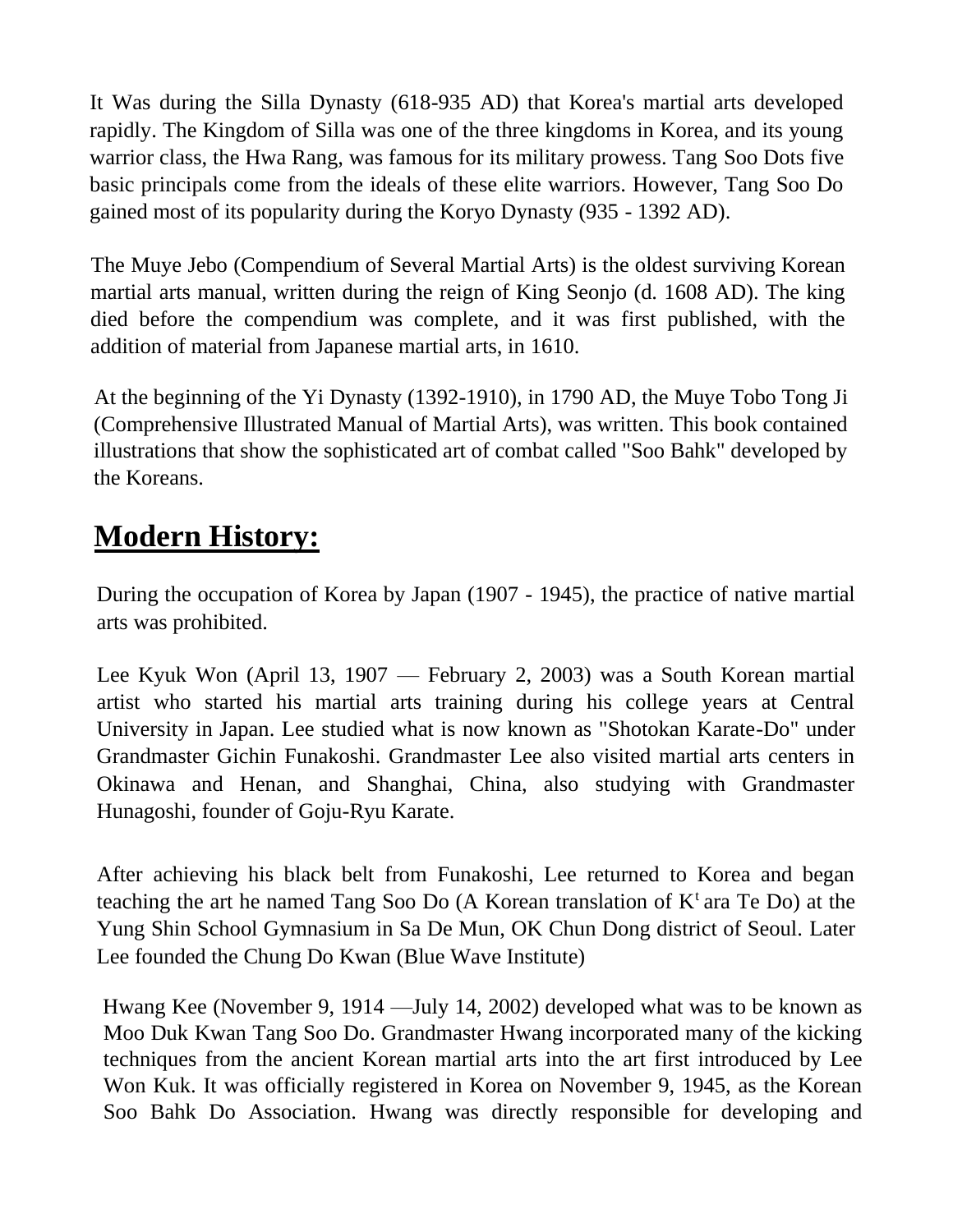preserving much of the art of Tang Soo Do as is practiced today. The occupation of Korea by the Japanese military regime took place from 1909 — 1945. During this time, practicing and teaching martial arts were restricted After World War Il, the restrictions were lifted, and several martial arts training schools were established:

| Chung Do Kwan (1944)     | by Lee Won Kyuk  |
|--------------------------|------------------|
| Song Moo Kwan (1944)     | by Byung Jik Ro  |
| Moo Duk Kwan (1945)      | by Hwang Kee     |
| <b>Ji Do Kwan (1946)</b> | by Sang Sap Chun |
| Chang Moo Kwan (1946)    | by Nam Suk Lee   |

At the beginning of the modern era of the Korean martial arts, Tang Soo Do was the most popular term for the martial arts. However, at that time, the Korean political leadership was concerned about using the name Tang Soo Do for the art, as it sounded like a Chinese martial art. In 1964, a government-sponsored small group created a new name for the Korean martial arts: Taekwondo.

As a Korean national sport, Tae Kwon Do grew in popularity, international tournaments organized, and instructors dispatched throughout the world to promote the art. During this time, Tang Soo Do and Tae Kwon Do were dived principally, with Tang Soo Do endeavoring to remain a traditional martial art while Tae Kwon Do evolved into an organized sport.

The United Tang Soo Do Association still respects the original term, Tang Soo Do. It intends to preserve the heritage and value as a martial art representing a traditional way or path.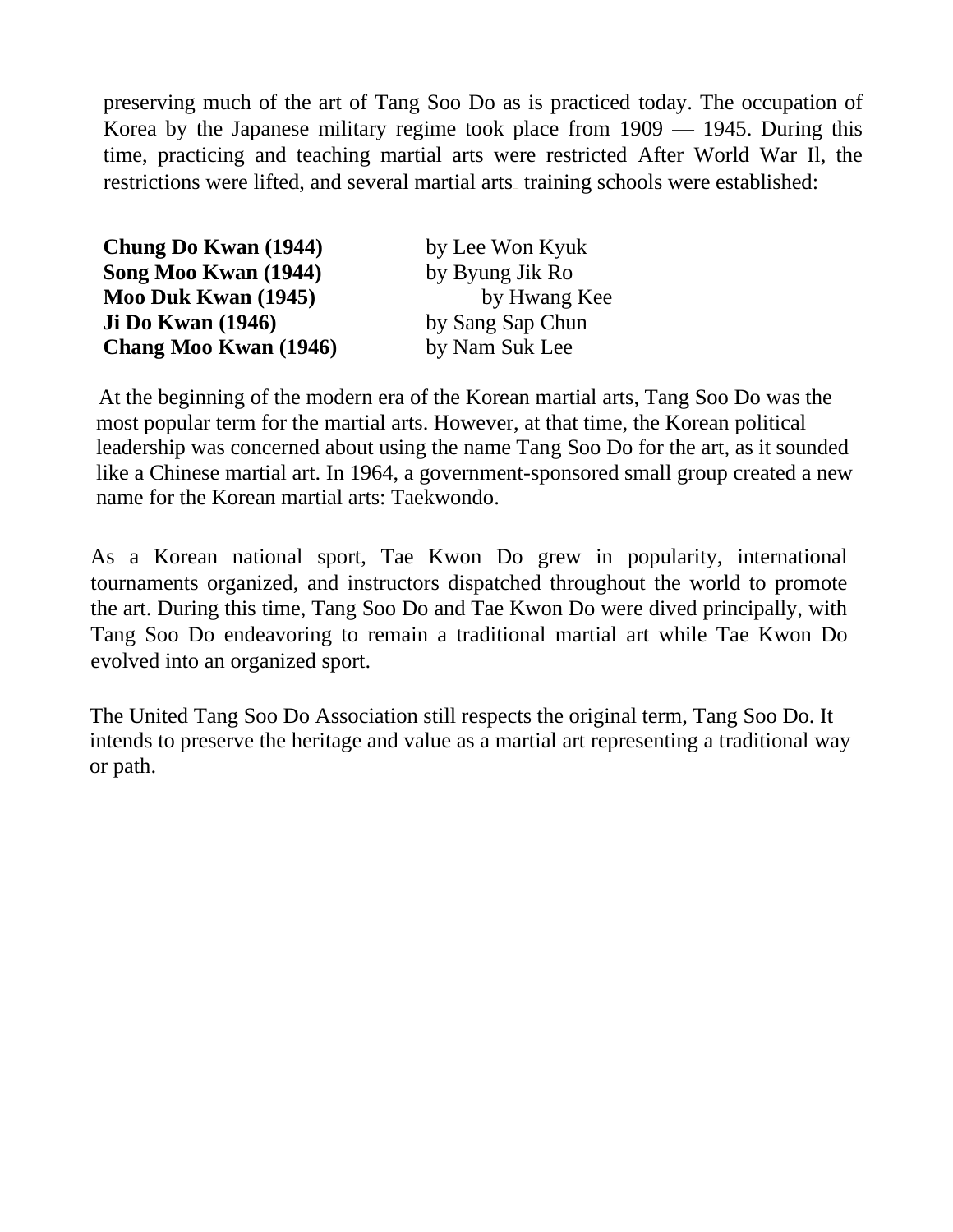

Illustration from the Muye Jebo first published in 1608

## **General Knowledge**

What is the name of our Art? Tang Soo Do What is the formal name of Tang Soo Do? Soo Bahk Ki / Soo Bahk Do What is the name of our Organization? World Tang Soo Do Association

What is the capital of South Korea? Seoul What is the capital of North Korea? Pyongyang What is the ultimate goal of Tang Soo Do? To become one with Nature Why do we practice Forms? Develop Spirit, Visualize Opponents Why do we practice One Steps? Timing, Focus, Distance Why do we practice Breaking? Precision, Power, Speed

Where is the Korean Peninsula? In Eastern Asia, extending southward into the Pacific Ocean, bordering China and Russia, west of Japan, and surrounded by the Sea of Japan, the Yellow Sea, the Korea Strait, and the East China Sea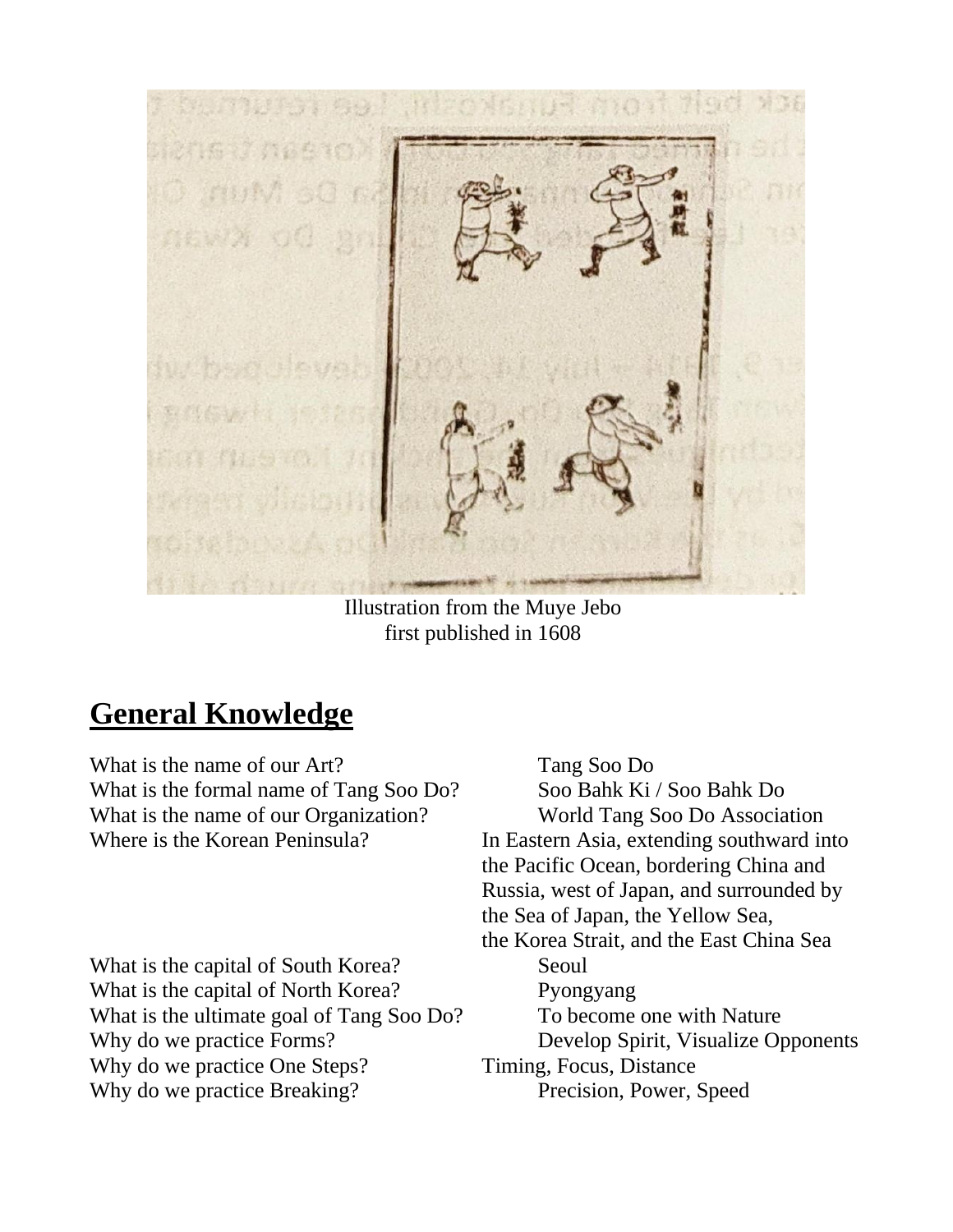## **History**

How old is Tang Soo Do? **About 2000 years**

Name the three kingdoms of Ancient Korea, where they were located and when they were founded.

| <b>Silla Dynasty</b>   | <b>Southeast Peninsula</b> | 57 BC        |
|------------------------|----------------------------|--------------|
| <b>Koguryo Dynasty</b> | <b>Northern Korea</b>      | 37 BC        |
| <b>Paekche Dynasty</b> | <b>Southwest Peninsula</b> | <b>18 BC</b> |



What approximate year is the Dobohk be traced? **600 AD**

What was the name of the group of young, aristocrat warriors who were instrumental in unifying the Korean Peninsula as the new Silla Dynasty? **Hwa Rang Dan**

| Who was the Monk that originated the Five Codes?                             | <b>Won Kwang</b> |  |
|------------------------------------------------------------------------------|------------------|--|
| Who were the two Warriors who received the Five Codes?<br><b>Hwang</b>       | Kwi San & Chu    |  |
| What dynasty united the three Kingdoms and in what year?                     | Silla & 668AD    |  |
| What warlord overthrew the Silla Dynasty in 918 AD?                          | <b>Wang Kun</b>  |  |
| What was the name of the Kingdom that succeeded Silla and when did it begin? |                  |  |

**Koryo & 918AD**

What year was the Chosun/Yi Dynasty founded and how long did it last? **1392 AD**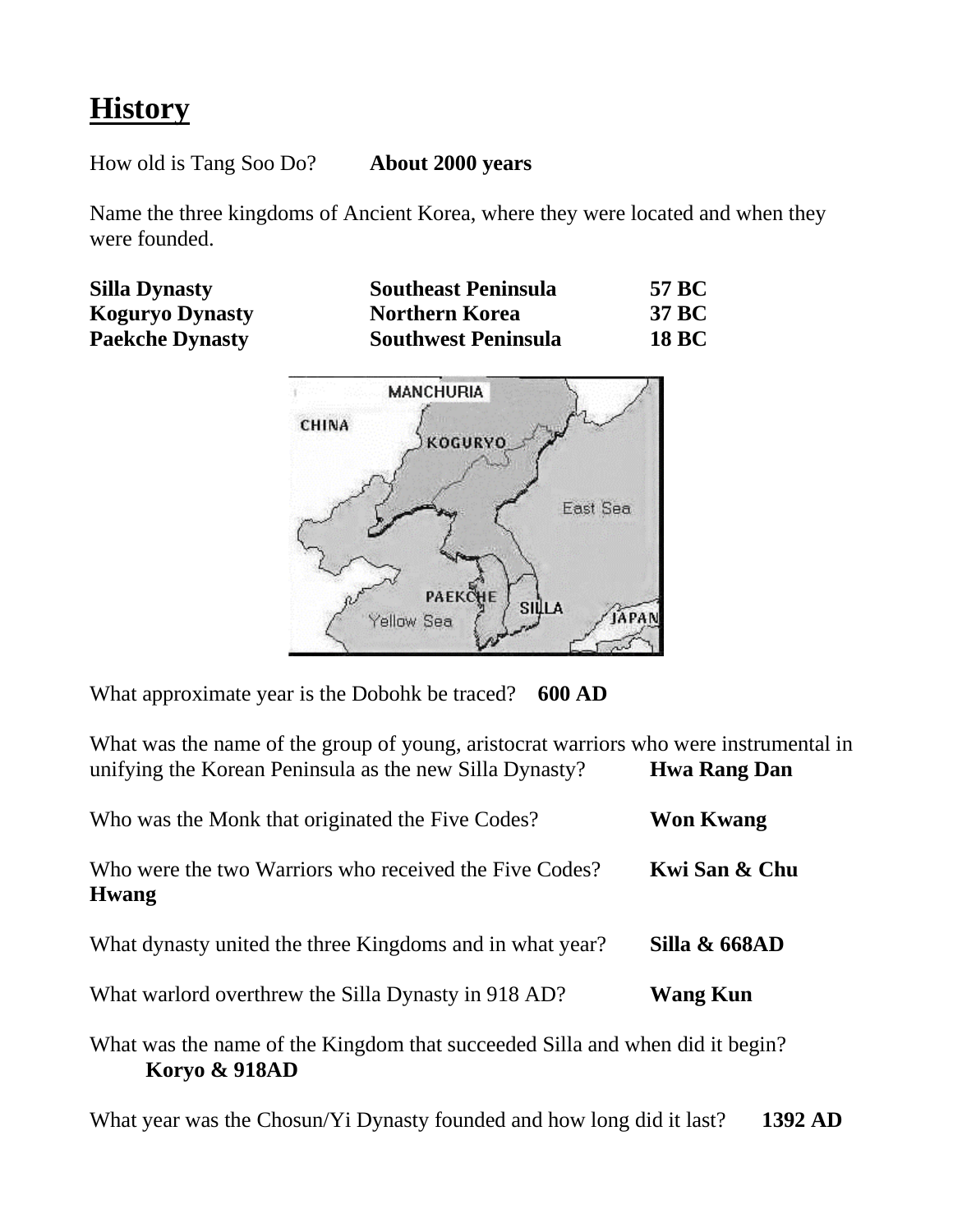## **& 500 years**

What was the name of the first complete martial arts book written? **Muye Jebo (Compendium of Several Martial Arts)**

In what year was the Muye Jebo written? **1608 A.D.**

**When was GrandMaster Shin born?** December 20<sup>th</sup>, 1936

How old was the GrandMaster when he started training? **12**

What is the name of the monk who inspired GrandMaster Shin? **Unknown**

Who is said to be the creator of modern Tang Soo Do? **GrandMaster Hwang Kee**

What was the name of schools that were founded by GrandMaster Hwang Kee? Moo **Duk Kwan**

When did GrandMaster Hwang Kee organize the Korean Soo Bahk Do Association?

## **November 9th , 1945**

When did GrandMaster Hwang Kee die? **2002**

## **Basic Information**

What are the 3 Purposes of Tang Soo Do Training?

- 1. Health
- 2. Self Defense
- 3. Better Person

What are the 3 Mottos of the World Tang Soo Do Association?

- 1. Traditionalism
- 2. Professionalism
- 3. Brotherhood/Sisterhood

What are the 3 levels of Judging Certification in the World Tang Soo Do Association?

- 1. Corner Judge
- 2. Regional Judge
- 3. International Judge

What are the 4 Classes of Black Belt recognized by the World Tang Soo Do Association?

- 1. Regular Black Belt
- 2. Recommended Black Belt (Choo Chun Dan)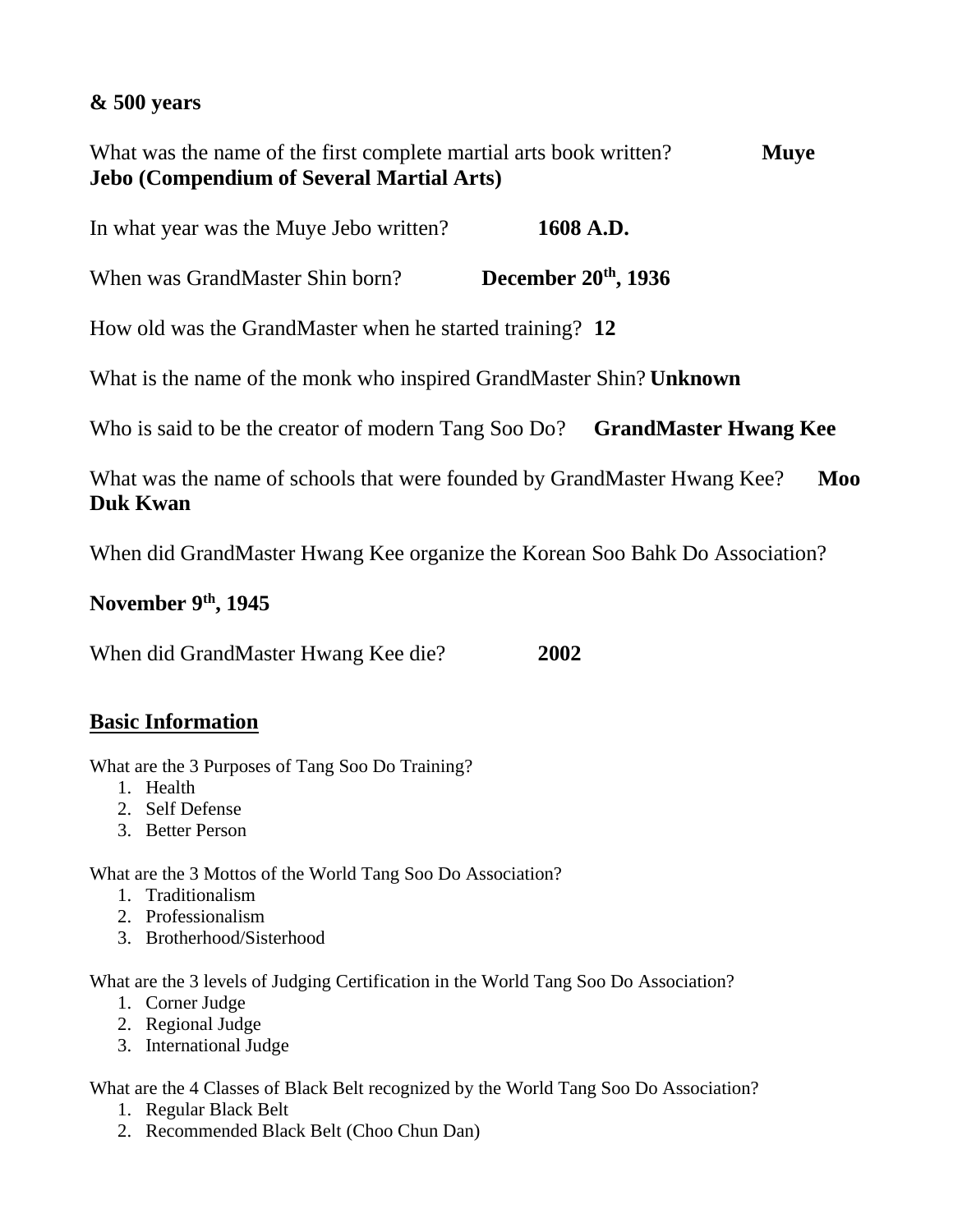- 3. Honorary Black Belt
- 4. Special Black Belt

What are the 5 Reasons why we Kihap?

- 1. To Focus Power and Energy
- 2. To Scare Your Opponent
- 3. To Tighten Abdomen
- 4. To Ensure Proper Breathing
- 5. To Show Spirit

What are the 5 most important things when you practice Forms?

- 1. Speed
- 2. Power
- 3. Balance
- 4. Focus
- 5. Kihap

Name the Five Codes (Oh Pu) of Tang Soo Do:

- 1. Loyalty to Country
- 2. Obedience to Parents
- 3. Honor Friendship
- 4. No Retreat in Battle
- 5. In Fighting choose with Sense and Honor

What are the 5 Virtues of Tang Soo Do?

- 1. Humanity (In)
- 2. Righteousness (Ui)
- 3. Etiquette (Yie)
- 4. Wisdom (Ji)
- 5. Trust (Shin)

What were GrandMaster Shin's 6 fields of expertise?

- 1. Forms
- 2. Weapons
- 3. Self Defense
- 4. Breaking
- 5. Health Care
- 6. Meditation

What are the 6 Parts of the foot used for striking?

- 1. Ball of Foot
- 2. Instep / Top of Foot
- 3. Arch
- 4. Outside Edge of Foot
- 5. Bottom of Heel
- 6. Back of Heel

Name the Seven Tenets (Chong Shin) of Tang Soo Do:

1. Integrity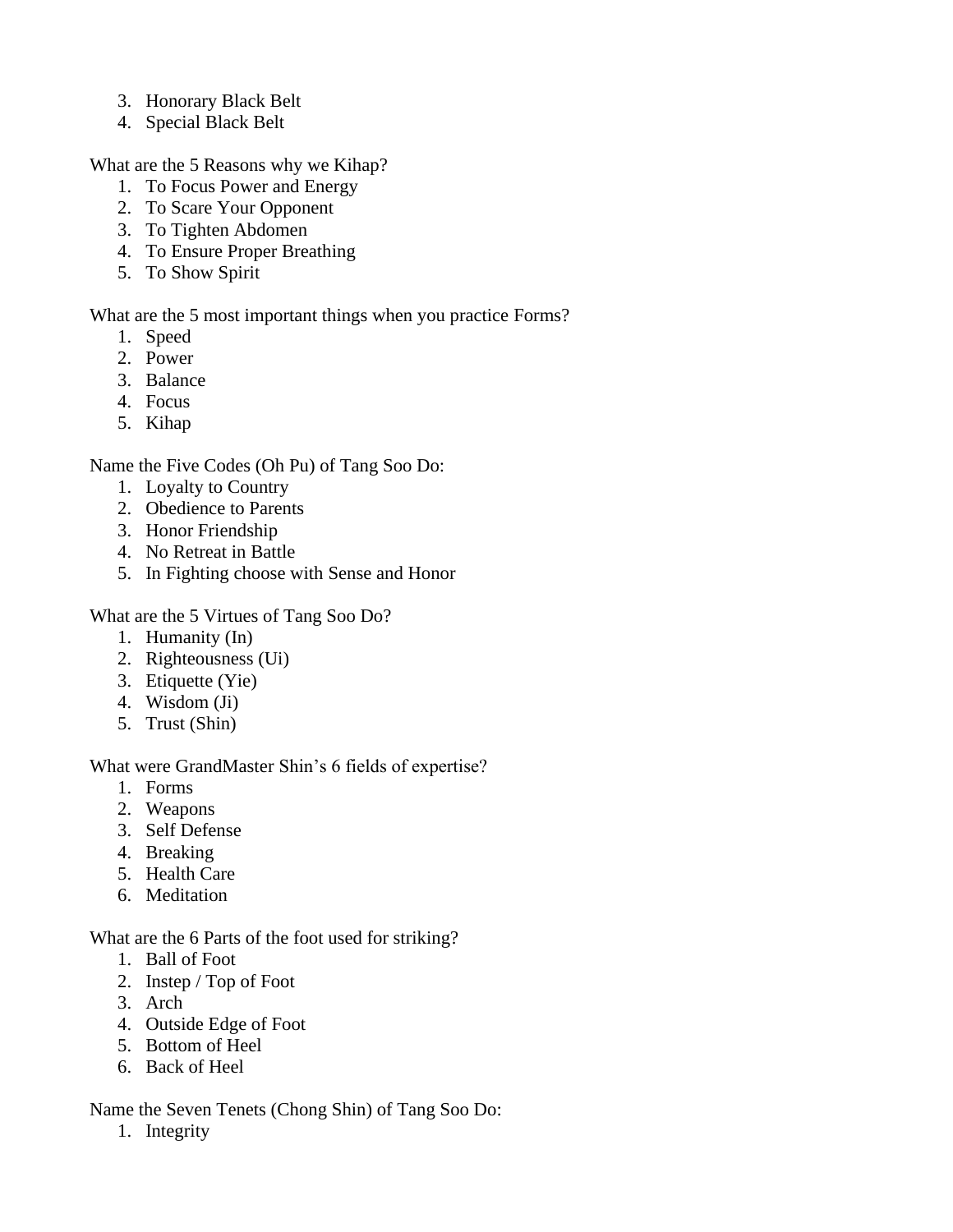- 2. Concentration
- 3. Perseverance
- 4. Respect and Obedience
- 5. Self Control
- 6. Humility
- 7. Indomitable Spirit

Name the 10 Attributes of the Black Belt (Dan):

- 1. Nature
- 2. Achievement
- 3. Professional
- 4. Loyalty
- 5. Contributions
- 6. Justice & Truth
- 7. Leadership & Respect
- 8. Brotherhood / Sisterhood
- 9. Heritage
- 10. Application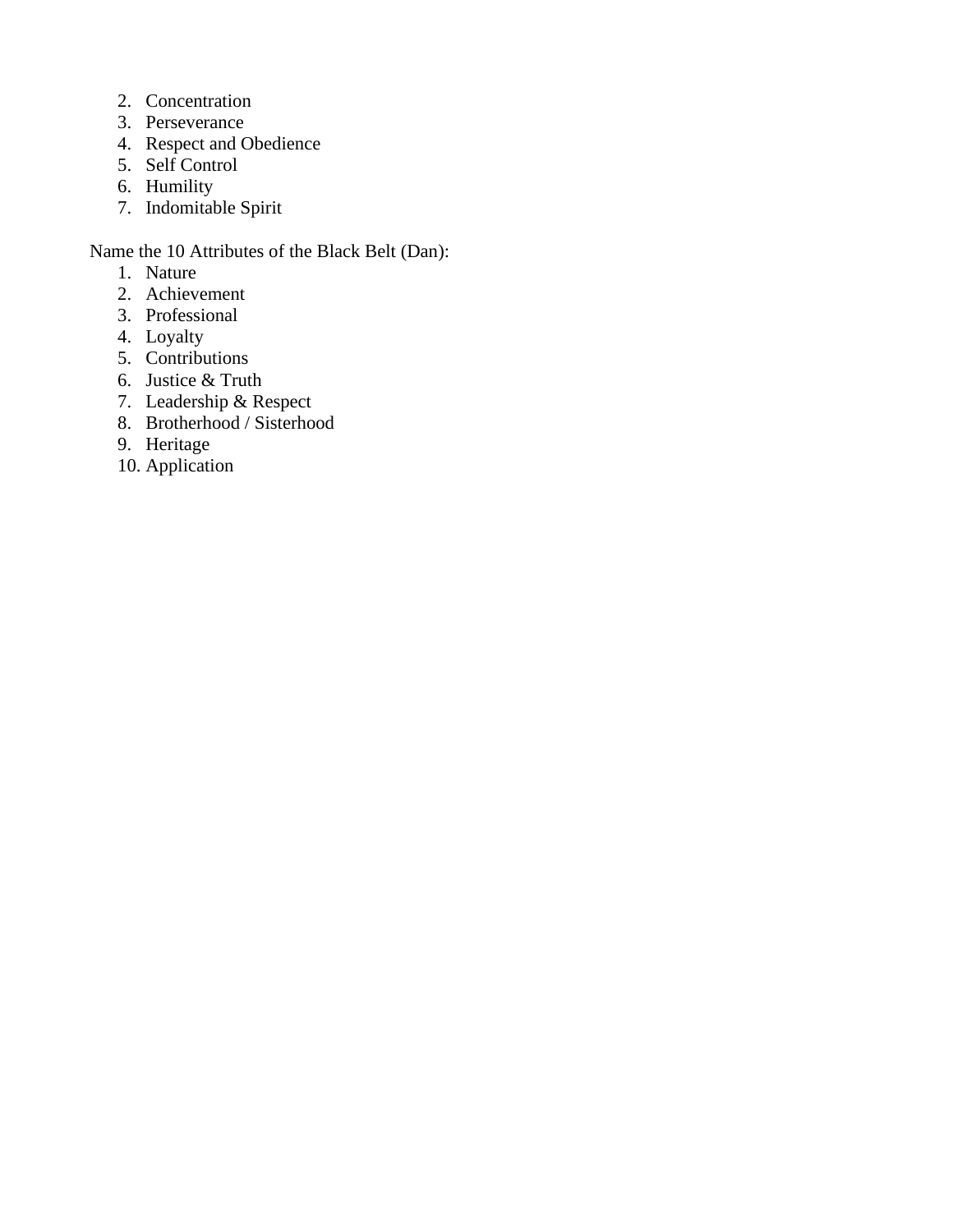Name the Terms for the Instructor Certifications:

- Blue Belt / Black Belt Candidate (Cho Dan Bo) Instructor Trainee (Jo Kyo Sah Nim)
- 1 st Degree Black Belt (Cho Dan) Class Instructor (Boo Kyo Sah Nim)
- 2<sup>nd</sup> Degree Black Belt (E Dan) Head Instructor (Kyo Sah Nim)
- 3<sup>rd</sup> Degree Black Belt (Sam Dan) Chief Instructor (Boo Sah Bum Nim)
- 4 th Degree Black Belt (Sah Dan) Master Instructor (Sah Bum Nim)
- 5 th Degree Black Belt (Oh Dan) Senior Master Instructor (Sunim Boo Kyo Sah Nim)
- 6<sup>th</sup> Degree Black Belt (Yuk Dan) International Master Instructor (Kookjae Boo Kyo Sah Nim)
- 7<sup>th</sup> Degree Black Belt (Chil Dan) Senior International Instructor (Sunim Kookjae Sah Bum Nim)
- 8<sup>th</sup> Degree Black Belt (Pal Dan) Assistant GrandMaster Instructor (Boo Kwan Chang Nim)
- 9 th Degree Black Belt (Ku Dan) GrandMaster Instructor (Kwan Chang Nim)

Name the 14 Attitude Requirements of Tang Soo Do:

- 1. Purpose of training should be the enhancement of mental and physical betterment.
- 2. Serious approach.
- 3. All out effort.
- 4. Maintain regular and constant practice.
- 5. Practice basic techniques all the time.
- 6. Regularly spaced practice sessions.
- 7. Always listen and follow the direction of instructors and seniors.
- 8. Do not be overly ambitious.
- 9. Frequently inspect your own achievements.
- 10. Always follow a routine training schedule.
- 11. Repeatedly practice all techniques already learned.
- 12. When you learn new techniques, learn thoroughly the theory and philosophy as well.
- 13. When you begin to feel idle, try to overcome this.
- 14. Cleanliness is required after training. Keep yourself and surroundings clean.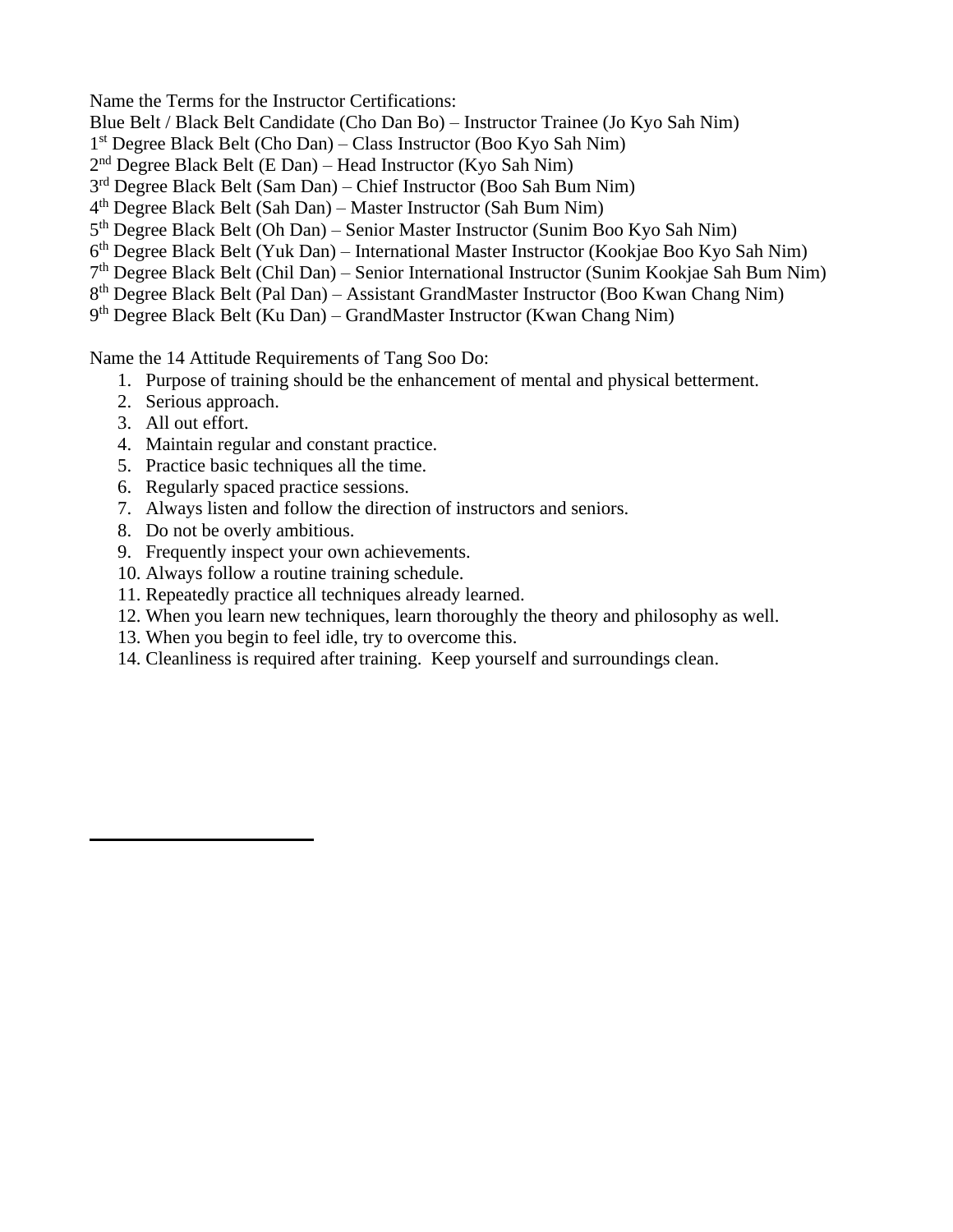## **Flags**

| <b>Explain the American Flag:</b> |                                                    |
|-----------------------------------|----------------------------------------------------|
| 50 Stars                          | Represent the 50 States                            |
| 13 Stripes                        | Represent the 13 Original Colonies                 |
| Red                               | Represents the Blood, shed for our Freedom         |
| White                             | Represents the Purity, of Mind, Body & Spirit      |
| Blue                              | Represents the Loyalty, to the Union of the States |
| Explain the Korean Flag:          |                                                    |
| Name of the Korean Flag?          | Tae Keuk Ki                                        |
| Name of the Symbol in the Center? | Tae Keuk                                           |
| 3 Solid Bars                      | Represents Heaven                                  |
| 3 Broken Bars                     | Represents Earth                                   |
| 2 Broken Bars & 1 Solid Bar       | <b>Represents Water</b>                            |
| 2 Solid Bars & 1 Broken Bar       | Represents Fire                                    |

Blue (Um) and Red (Yang) Circle Represent opposing but complimentary forces

heritage

Soo Do practitioners

that Tang Soo Do is now worldwide

Soo Do and the whole person concept

complimentary forces and shows our Korean

Explain what the Association Emblem / Logo / Insignia represents: 6 Stars The 6 continents of the World and shows

Globe Means our organization covers the world Um and Yang The universal concept of opposing but

Practitioner Mastering the art of Tang Soo Do Flying Side Kick The special and unique character of Tang

Red Circle Unity and brotherhood

Bottom Belt **Master's Belt is the ultimate goal of all Tang** 

## **Definitions**

Explain the meaning of "Tang Soo Do":

The word "Tang" represents the T'ang Dynasty of China which reflects the shared cultural backgrounds between China and Korea (617AD - 907AD).

The word "Soo" means hand but implies fist, punch, strike or defense, etc.

The word "Do" means way of life or art.

Thus "Tang Soo Do" means the Korean classical martial art which was influenced by the T'ang method of the martial art, commonly referred to as "the way of the China hand".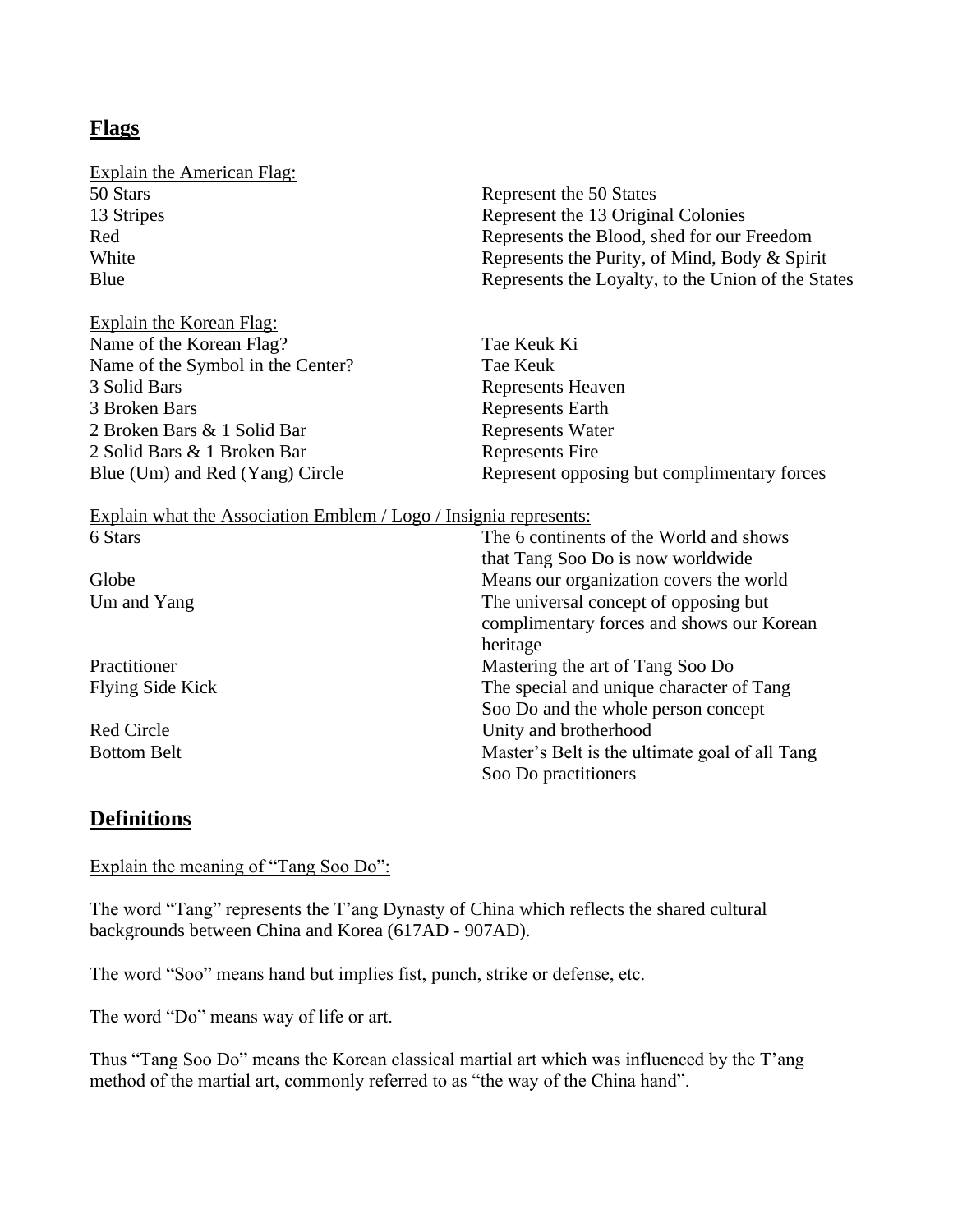### What is Moo Shim?

Moo Shim is empty mind. This is a state in which one no longer thinks before they do something. The action is performed without thought. This is only possible when the mind and body are united as one unit which comes from many hours of training. For example, when you get into a car and drive somewhere that you have been many times before, you don't think where to turn, when to stop or when to go. You perform this action automatically without thought because your mind and body are one. Just think of all the things that you do without thinking first. When you touch something hot, you move your hand quickly; when something is thrown at you, you catch it or move out of the way; when you are walking and someone walking ahead of you stops, so do you. All of these things are done without thinking first. You can then consider Moo Shim (Empty Mind), "Action Without Thought".

### What is Ryun Ma?

Ryun Ma is the concept of grinding or polishing techniques through constant and frequent repetition.

### What is Ipjuk?

Ipjuk is the term that refers to the Black Belt Oath.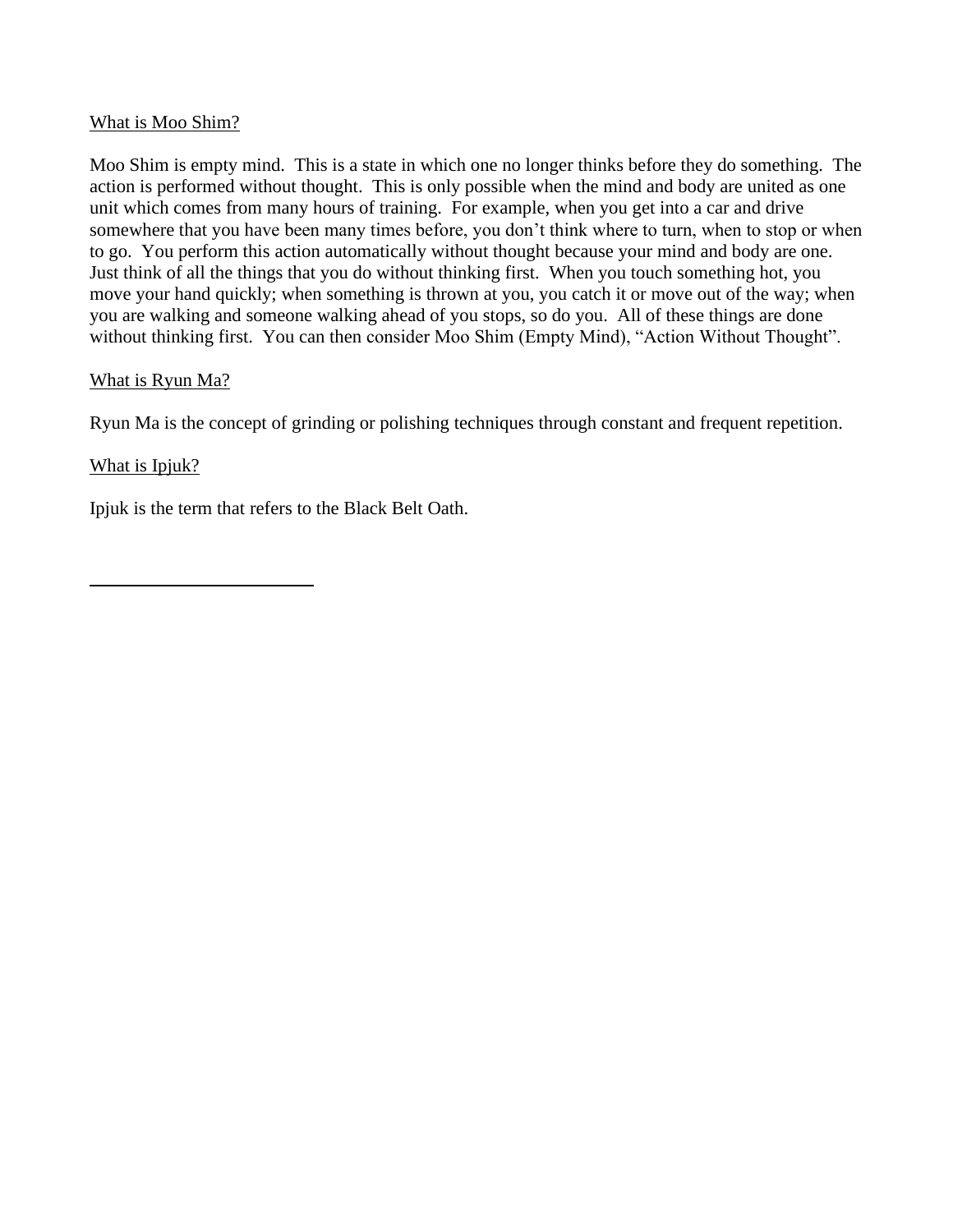## **Belt System**

What does the White Belt represent? White is the color of Purity and Initiation. It represents a primitive stage of achievement such as the seed as it lies dormant beneath the snows of Winter.

What does the Yellow Belt Represent? Yellow is the color of the Sun. It represents the dawn of a new Way, The Way of The China Hand – Tang Soo Do.

What does the Orange Belt represent? Orange signifies Hope, Happiness, Expectation, and Challenge. It represents new growth which appears in Spring. Our Tang Soo Do knowledge begins to reveal itself.

What does the Green Belt represent? Green signifies Youth, Excitement, Prosperity, and Growth. It represents the speedy development of youth as Summer arrives.

What does the Brown Belt represent? Brown signifies Power, Stability, Agility, Weight, and Wisdom. It represents a stabilizing stage, both mentally and physically, and is analogous to the plants which curtail their growth and prepare to flower in late Summer.

What does the Red Belt represent? Red signifies Blood, Life, Energy, Attention, and Control. It represents the student's techniques beginning to bloom and ripen.

What does the Blue Belt represent? Blue signifies Maturity, Respect, and Honor. The Blue Belt is given to the Black Belt Candidate (Cho Dan Bo). The Cho Dan Bo must prepare mind and body for the final step needed to attain Black Belt.

What does the Black Belt represent? Black signifies Mastery, Calmness, Dignity, and Sincerity. The Black Belt represents the final stage of one life cycle and the beginning of the next. This is not only the end of one stage, but more importantly, the beginning of a path which leads up through the ranks of the higher Black Belts and true mastery.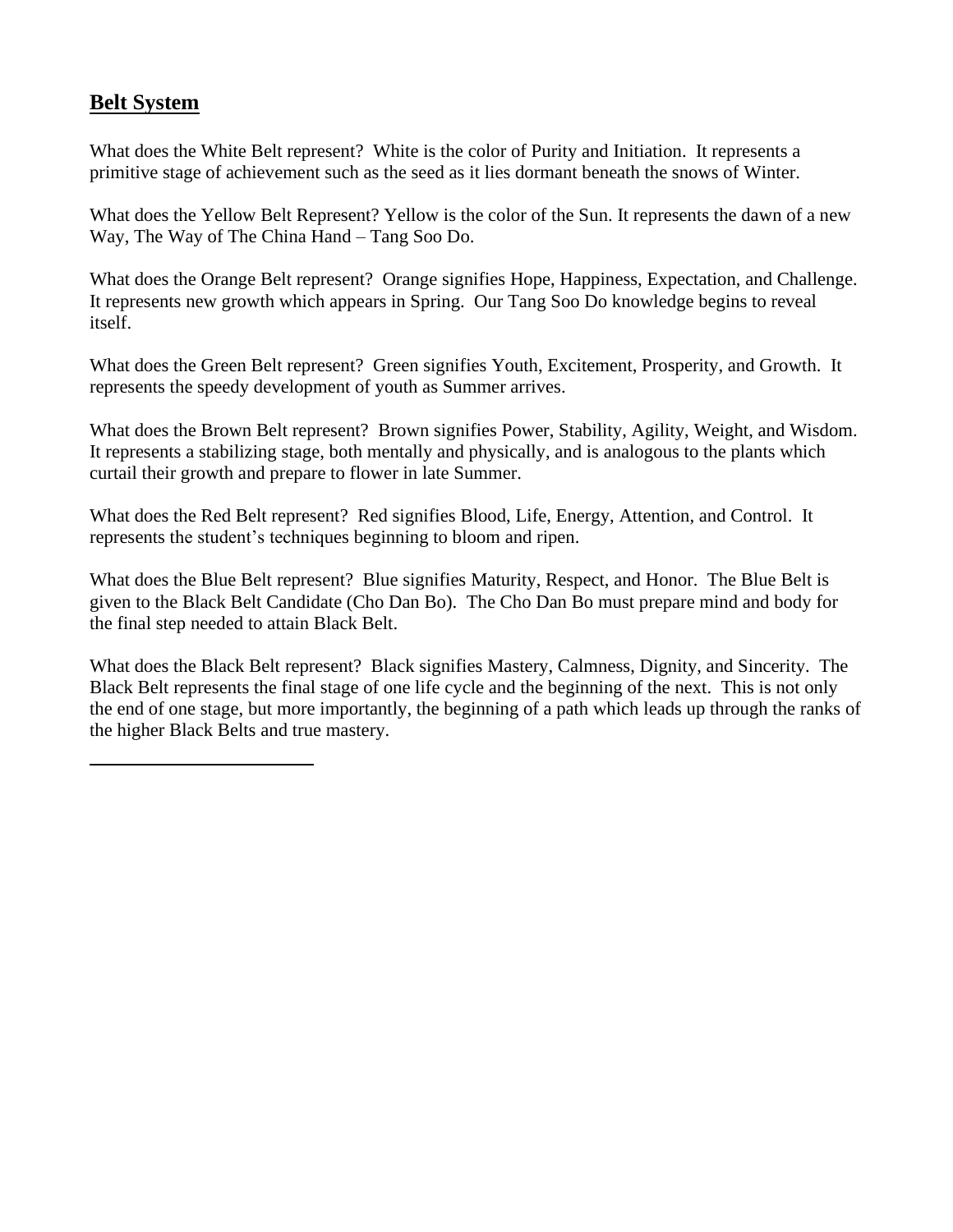## **Forms (Hyung) Information**

3 Jeonsa Hyung: Cho Dan/ E Dan/ Sam Dan (Combination of Sae Kye Hyung and Kee Cho Hyung) Creator – Master Boyd & Master Wynn Location – Next Level Warrior Training Center Year/Era – 2015 Moves  $-20, 20, 20$ 

5 Pyung Ahn Hyung (5 Peace & Confidence Forms): Cho Dan / E Dan / Sam Dan / Sah Dan / Oh Dan — Originally: Jae Nam Creator – Master Anko Yasutsune Itosu Location – Hunan Province, Southern China Year/Era – 1870 Moves – 22, 29, 25, 29, 27

Bassai Hyung (Best Selection Form) — Originally: Pal Che Creator – So Rim Sa Kwon Bup (Shaolin Temple Boxing Style) Location – Hunan Province, Southern China Year/Era – 16<sup>th</sup> Century Moves – Bassai Dai (major) 52, Bassai Sho (minor) 31

3 Naihanchi Hyung (3 Horseback Warrior Forms): Cho Dan / E Dan / Sam Dan — Originally: (Nae Bo Jin) Creator – Master Chang Song Kye Location – Northern China Year/Era –  $11^{th}$  Century Moves  $-33, 30, 36$ 

Sip Soo Hyung (Ten Hands Form) Creator – Unknown Location – Northeastern China Year/Era  $-17<sup>th</sup>$  Century Moves  $-29$ 

3 Bong Hyung (3 Staff Forms): Il Bu / E Bu / Sam Bu Creator – Technical Advisory Committee (TAC) of WTSDA Location – Philadelphia, PA, USA Year/Era – WTSDA Charter Convention, November 13<sup>th</sup> - 14<sup>th</sup>, 1982 Moves  $-23, 28, 28$ 

Jin Do Creator – Unknown Location – Okinawa Year/Era – Late  $18^{th}$  Century / Early  $19^{th}$  Century  $Moves - 44$ 

Dan Gum Hyung (Knife / Dagger Form) Creator – Technical Advisory Committee (TAC) of WTSDA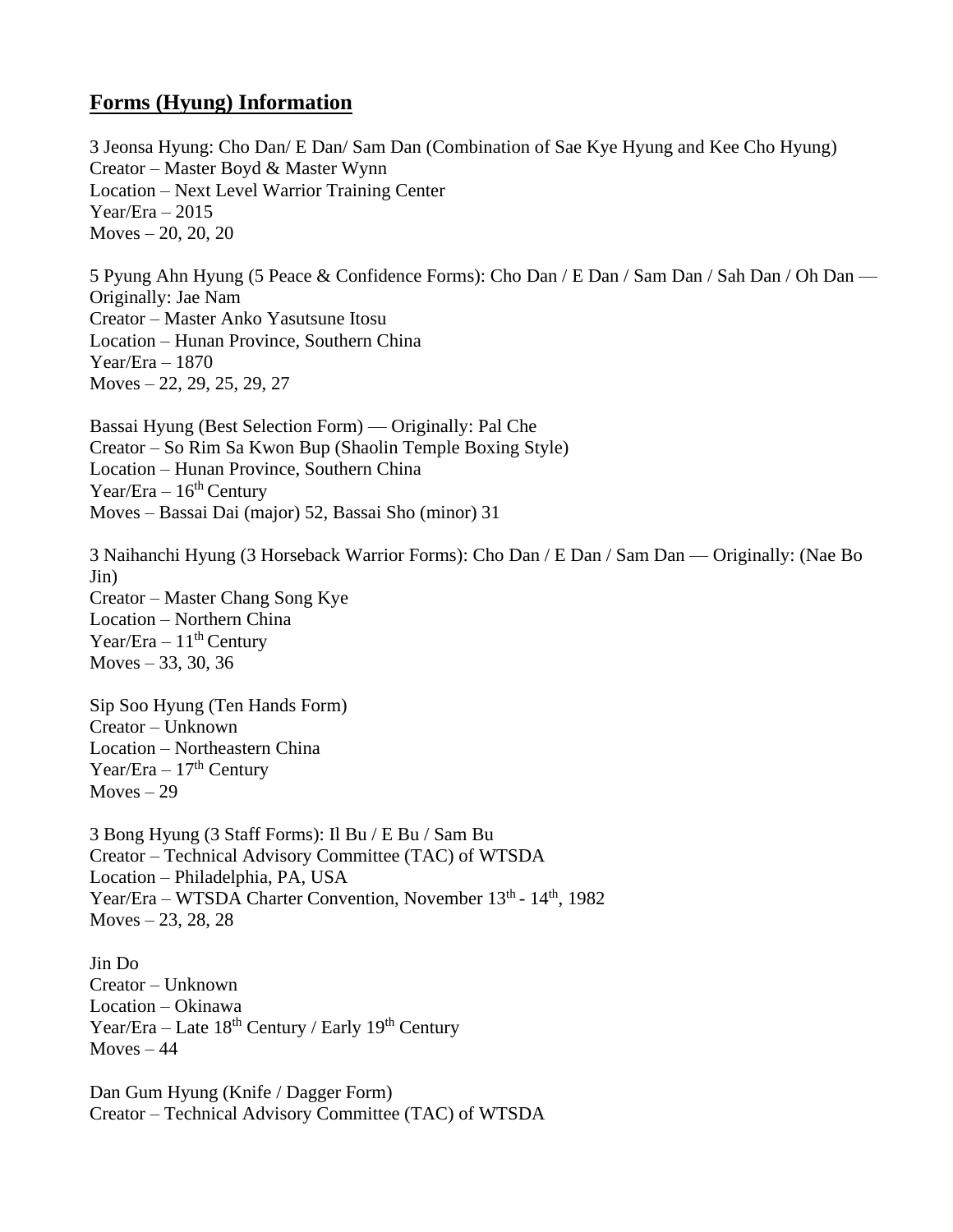Location – Philadelphia, PA, USA Year/Era – November  $13<sup>th</sup>$  -  $14<sup>th</sup>$ , 1982 Moves  $-37$ 

Ro Hai (Vision of a Crane) Creator – Unknown Location – Okinawa Year/Era –  $17<sup>th</sup>$  Century  $Moves - 29$ 

Kong Song Koon Hyung Creator – Kong Song Koon Location – Hunan Province, Southern China Year/Era – Late  $19<sup>th</sup>$  Century Moves  $-65$ 

Sei Shan (Thirteen) Creator – Unknown, credit to Jang Sam Bong Location – Northern China Year/Era – During Song Dynasty (960–1279)  $Moves - 45$ 

Wang Shu Creator – Unknown, credited to Master Wang Shu Location – Okinawa Year/Era – circa 1683  $Moves - 39$ 

Wun Shu (Cloud Hands) Creator – Unknown Location – Unknown Year/Era – Unknown  $Moves - 52$ 

Jion (Temple) Creator – Unknown Location – Northwestern China Year/Era –  $17<sup>th</sup>$  Century  $Moves - 50$ 

Oh Sip Sah Bo (54 Steps) Creator – Unknown Location – Southern China Year/Era –  $16<sup>th</sup>$  Century  $Moves - 77$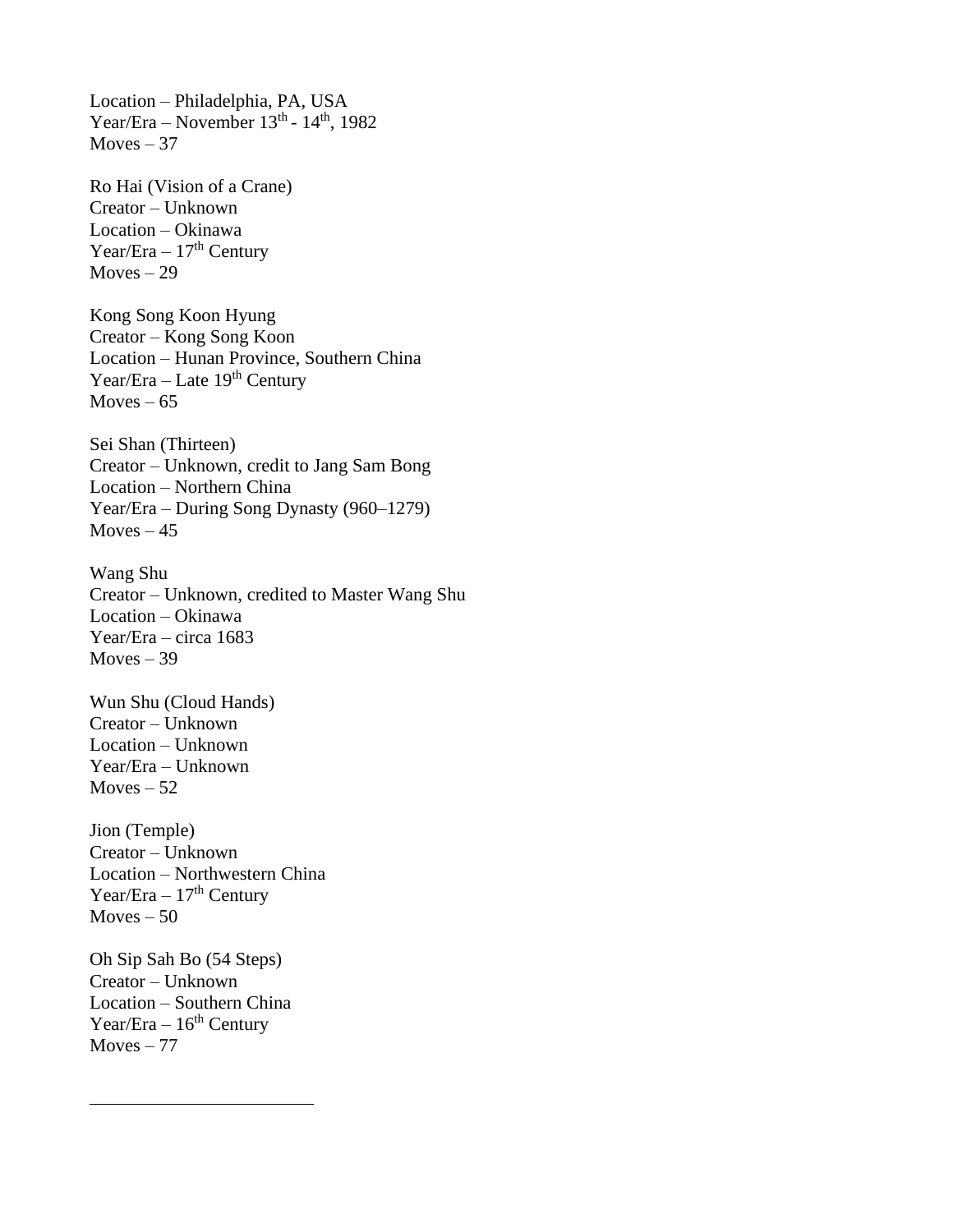## **Terminology**

#### **General Terms**

Studio / School / Gym / Training Hall Dojang / Dojo Uniform Dobohk / Gi Belt Dee Energy Ki Yell Kihap GrandMaster Kwan Chang Nim<br>
Instructor / Teacher Sah Bum Nim Instructor / Teacher Student / Pupil Je Ja World Sae Kye Association Hyup Hoi National Flag Kukgi Thank You Very Much Ko Map Sum Ni Da You're Welcome Chomanio Martial Technique Moo Sul Martial Way of Life Moo Do

### **Parts & Directions**

Low Part Ha Dan Middle Part Choong Dan High Part Sang Dan Right Oring Jok Left Wen Jok Inside Outside Ahneso Phakuro Outside Inside Phakeso Ahnuro Front Ahp Side Yup Back Dwi Hook / Whip Hu Ryo Reverse / Opposite Bandae Turning / Spinning Tollyo Jump / 1 Stage Deah Jumping / 2 Stage E Dan Stepping / Thrusting Mirro Lunging / Thrusting Chi Ru Ki Blunt Strike Chi Ki Marching Hang Jin 360 Degrees Sam Bak Yuk Sip Do

### **Stances (Ja Seh)**

Front Stance Chun Kul Ja Seh Fighting Stance Hu Kul Ja Seh Horse Back / Horse Riding Stance Kee Ma Ja Seh Side Stance So Ka Rip Ja Seh Cross Leg Stance Kyo Cha Rip Ja Seh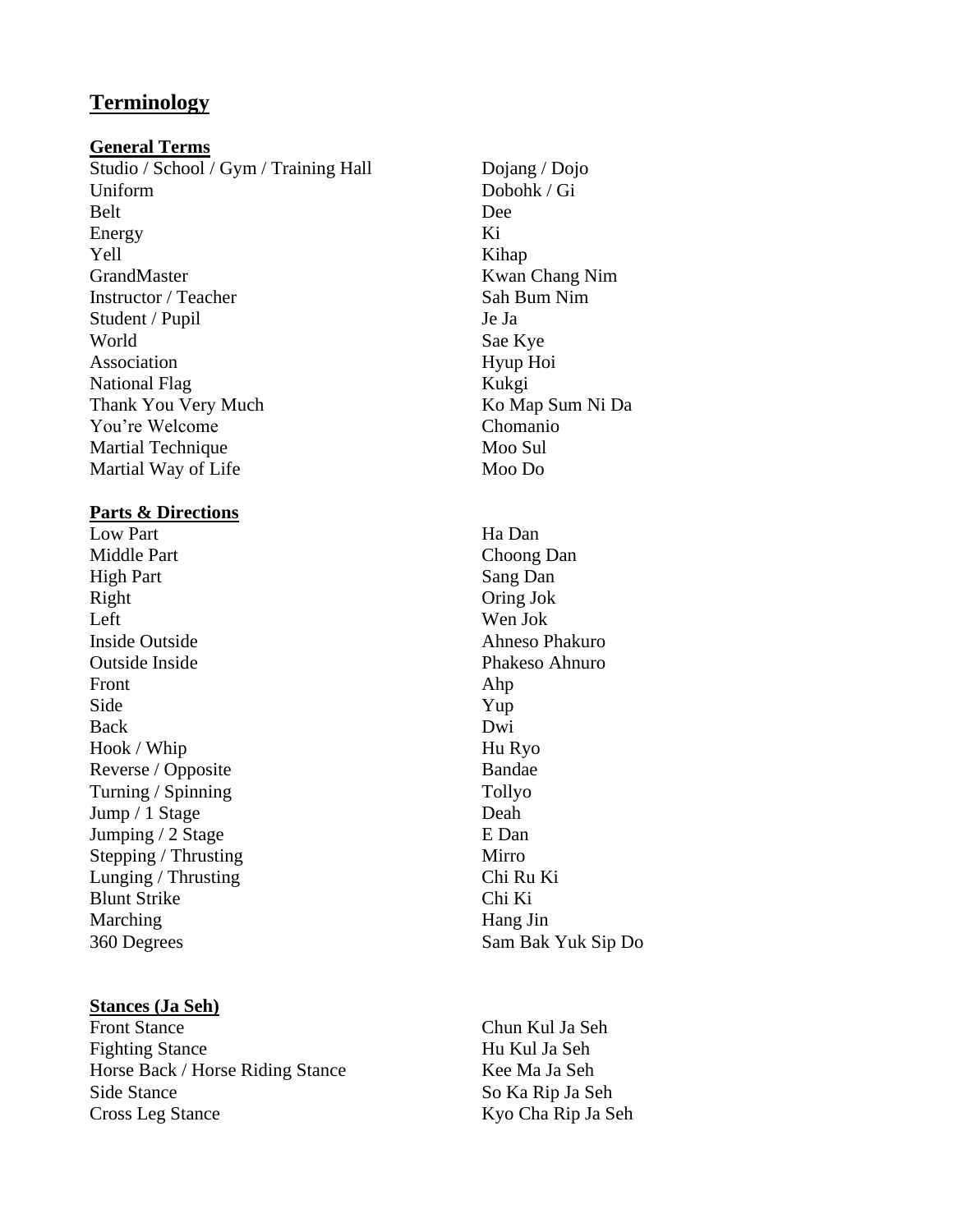Back Stance Dwi Suki Ja Seh Low Stance Choi Ha Dan Ja Seh

#### **Anatomy**

Ankle Bal Mok Arm Pahl Back Deoung Ball of Foot Ahp Bahl Gum Chi Chest Gha Seum Chin Tuck Ear Kwi Edge of Foot / Knife Foot Chok Do Elbow Pahl Koop Eye Noon Finger Son Gha Rak Fist Chu Mok Foot Bahl Forehead I Ma Groin Ko Hwan Head Bok Heel Dwi Gum Chi Hip Ung Dung I Instep Bahl Deoung Knee Moo Roope Leg Da Ri Lower Abdomen Dan Jun Mouth  $Yip$ Neck Mok Nose Koh Philtrum In Choong Shin Jeoung Gang Yi Shoulder Otkye Solar Plexus Myung Chi Sole of Foot Bahl Ba Dahk Toe Bal Gha Rak Waist Hur Ri Waist Twisting Hu Ri Twul Ki Wrist Pahl Mok Wrist - Back Sohn Deoung Mok Wrist – Inside Ahn Pahl Mok Wrist – Outside Pak Pahl Mok

### **Ranks & Titles**

Beginner Cho Bo Ja Student / Pupil Je Ja Junior Member **Hu Bae** Senior Member Sun Bae

Crane / One Leg Stance Han Bahl Seo Kee Ja Seh Ready For Kick Stance Bahl Cha Ki Choon Bee Ja Seh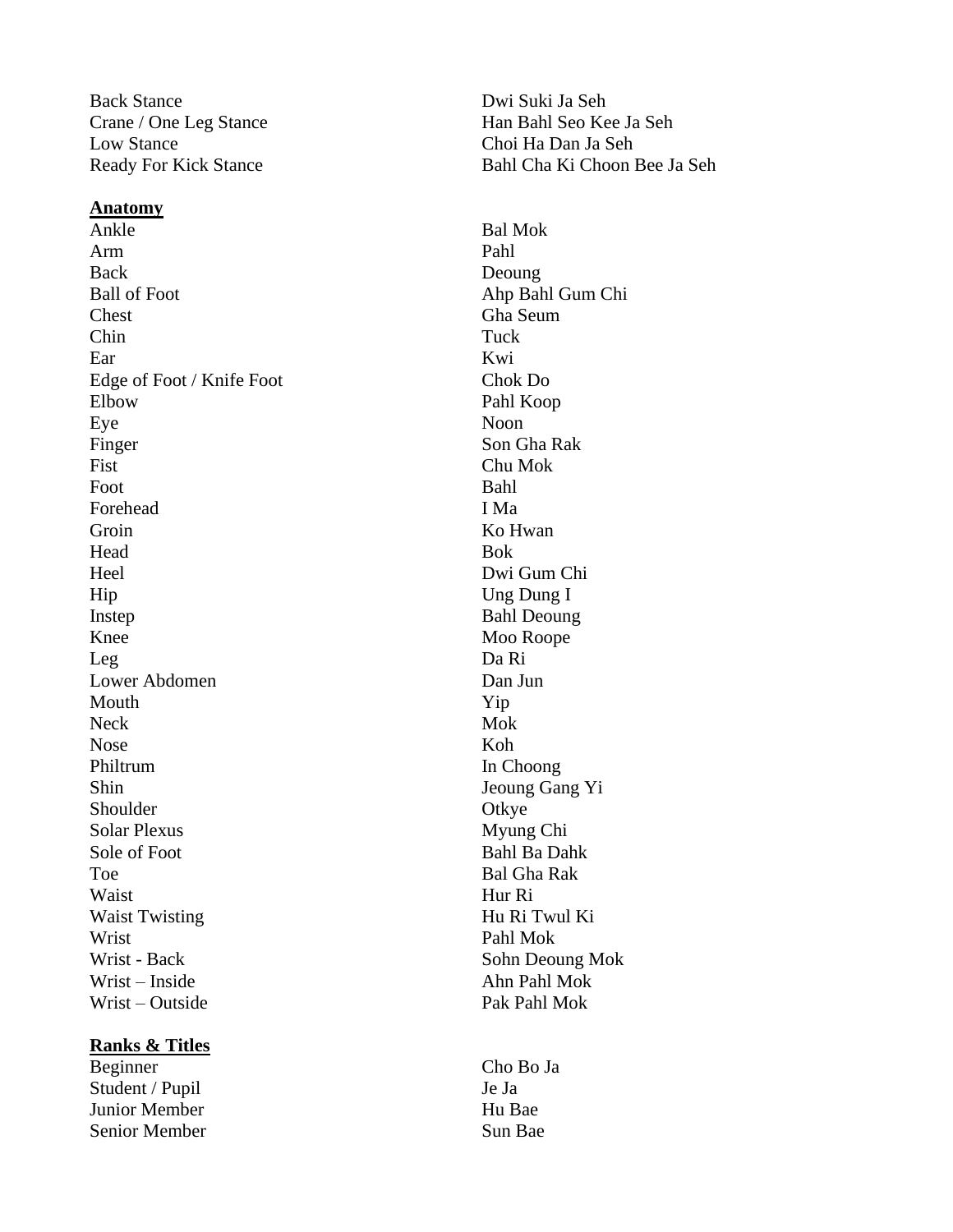Color Belt Gup Black Belt Dan Color Belt Holder Yu Gup Ja Black Belt Holder Yu Dan Ja Master Belt / Senior Black Belt Holder Ko Dan Ja Testing Shim Sa Examiner / Judge Shim Sa Kwan Nim Studio Number Dojang Bon Color Belt Number Gup Bon Black Belt Number Dan Bon

#### **Hand Techniques (Soo Ki)**

Block Mahk Ki Attack Kong Kyuck Low Block Ha Dan Mahk Ki High Block Sang Dan Mahk Ki Low Punch **Ha Dan Kong Kyuck** Middle Punch Choong Dan Kong Kyuck High Punch Sang Dan Kong Kyuck Inside Outside Block Ahneso Phakuro Mahk Ki Outside Inside Block Phakeso Ahnuro Mahk Ki Side Punch Choong Dan Hang Jin Kong Kyuck Side Block Choong Dan Yup Mahk Ki Knife Hand Soo Do Low Knife Hand Block Ha Dan Soo Do Mahk Ki Center Knife Hand Block Choong Dan Soo Do Mahk Ki High Knife Hand Block Sang Dan Soo Do Mahk Ki Low Knife Hand Block, Low Stance Choi Ha Dan Soo Do Mahk Ki Double Hand Inside Outside Block, Front Stance Chun Kul Ssang Soo Ahneso Phakuro Mahk Ki Double Hand Inside Outside Block, Fighting Stance Hu Kul Ssang Soo Ahneso Phakuro Mahk Ki Double Hand Low X Block, Front Stance Chun Kul Ssang Soo Ha Dan Mahk Ki Double Hand Low X Block, Fighting Stance Hu Kul Ssang Soo Sang Dan Mahk Ki Double Hand High X Block, Front Stance Chun Kul Ssang Soo Ha Dan Mahk Ki Double Hand High X Block, Fighting Stance Hu Kul Ssang Soo Sang Dan Mahk Ki Low Block, Fighting Stance Hu Kul Ha Dan Mahk Ki High Block, Fighting Stance Hu Kul Sang Dan Mahk Ki Inside Outside Block, Fighting Stance Hu Kul Ahneso Phakuro Mahk Ki Outside Inside Block, Fighting Stance Hu Kul Phakeso Ahnuro Mahk Ki Knife Hand Block, Reverse Punch, Fighting Stance Yuk Jin Knife Hand Block, Reverse Punch, Front Stance Yuk Soo Back Fist Kap Kwon Hammer Fist Kwon Do Vertical Fist Jik Kwon Fore Fist Jung Kwon Palm Heel Jang Kwon Palm Heel Push Block Jang Kwon Mil Ki Ridge Hand Yuk Soo Do Claw / Plier Hand Jip Kye Sohn Fork Hand Pyung Sohn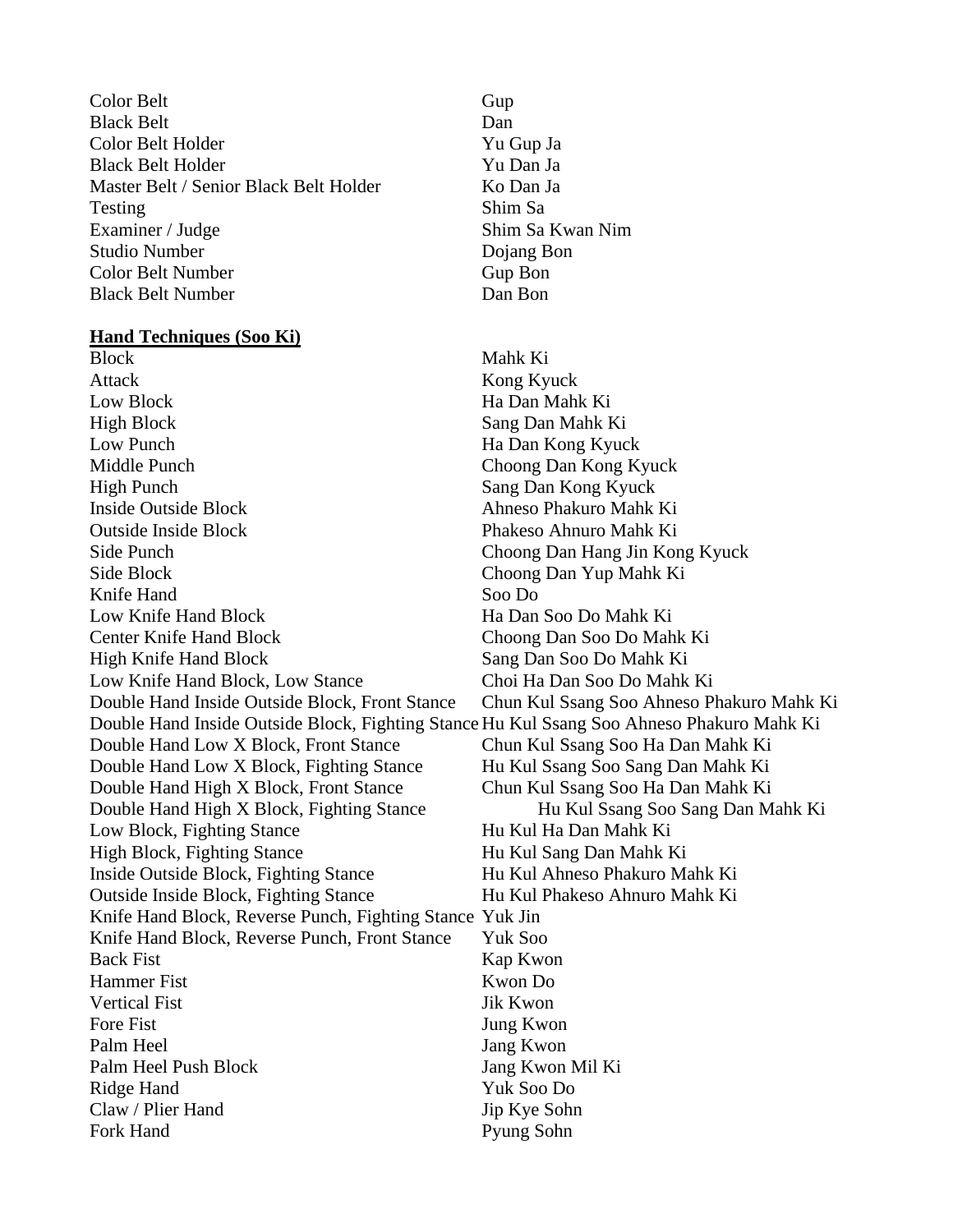Spear Hand Kwan Soo Spear Hand Attack Kwan Soo Kong Kyuck Vertical Spear Hand Jik Kwan Soo Diagonal Spear Hand Bit Kwan Soo Horizontal Spear Hand Pyung Kwan Soo One Finger Spear Hand II Ji Kwan Soo Two Finger Spear Hand E Ji Kwan Soo Fore Knuckle Fist **Kwan** Jul Kwan One Knuckle Fist II Kwan Jul Kwan Two Knuckle Fist **Example 1** E Kwan Jul Kwan Spinning Knife Hand Attack Tollyo Soo Do Kong Kyuck Spinning Back Fist Attack Tollyo Kap Kwon Kong Kyuck Spinning Hammer Fist Attack Tollyo Kwon Do Kong Kyuck Reverse Punch, Front Stance Chun Kul Bandae Chi Ru Ki Wrist Strike Sohn Deoung Mok Uppercut Punch Tuck Chi Ki Open Hand Striking Soo Byuk Ta

#### **Foot Techniques (Jok Ki)**

Kick Cha Ki Front Kick Ahp Cha Ki RoundHouse / Turning Kick Tollyo Cha Ki Side Kick Yup Cha Ki Back Kick Dwi Cha Ki Axe Kick Cchick Ki Hook Kick Yup Hu Ryo Cha Ki Wheel Kick Dwi Hu Ryo Cha Ki Diagonal Kick Bit Cha Ki Inside Outside Crescent Kick Ahneso Phakuro Cha Ki Outside Inside Crescent Kick Phakeso Ahnuro Cha Ki Spinning Back RoundHouse Kick Tollyo Dwi Tollyo Cha Ki Spinning Back Side Kick Dwi Tollyo Yup Cha Ki Spinning Back Kick Dwi Tollyo Cha Ki Spinning Axe Kick Tollyo Cchick Ki Spinning Hook Kick Tollyo Yup Hu Ryo Cha Ki Spinning Inside Outside Crescent Kick Tollyo Ahneso Phakuro Cha Ki Spinning Outside Inside Crescent Kick Tollyo Phakeso Ahnuro Cha Ki Jumping Front Kick E Dan Ahp Cha Ki Jumping RoundHouse Kick E Dan Tollyo Cha Ki Jumping Side Kick E Dan Yup Cha Ki Jumping Back Kick E Dan Dwi Cha Ki Jumping Axe Kick E Dan Cchick Ki Jumping Hook Kick E Dan Yup Hu Ryo Cha Ki Jumping Wheel Kick E Dan Dwi Hu Ryo Cha Ki Jumping Diagonal Kick E Dan Bit Cha Ki Jumping Inside Outside Crescent Kick E Dan Ahneso Phakuro Cha Ki Jumping Outside Inside Crescent Kick E Dan Phakeso Ahnuro Cha Ki

Reverse Twisting Inside Outside Block Bandae Tollyo Ahneso Phakuro Mahk Ki Reverse Twisting Outside Inside Block Bandae Tollyo Phakeso Ahnuro Mahk Ki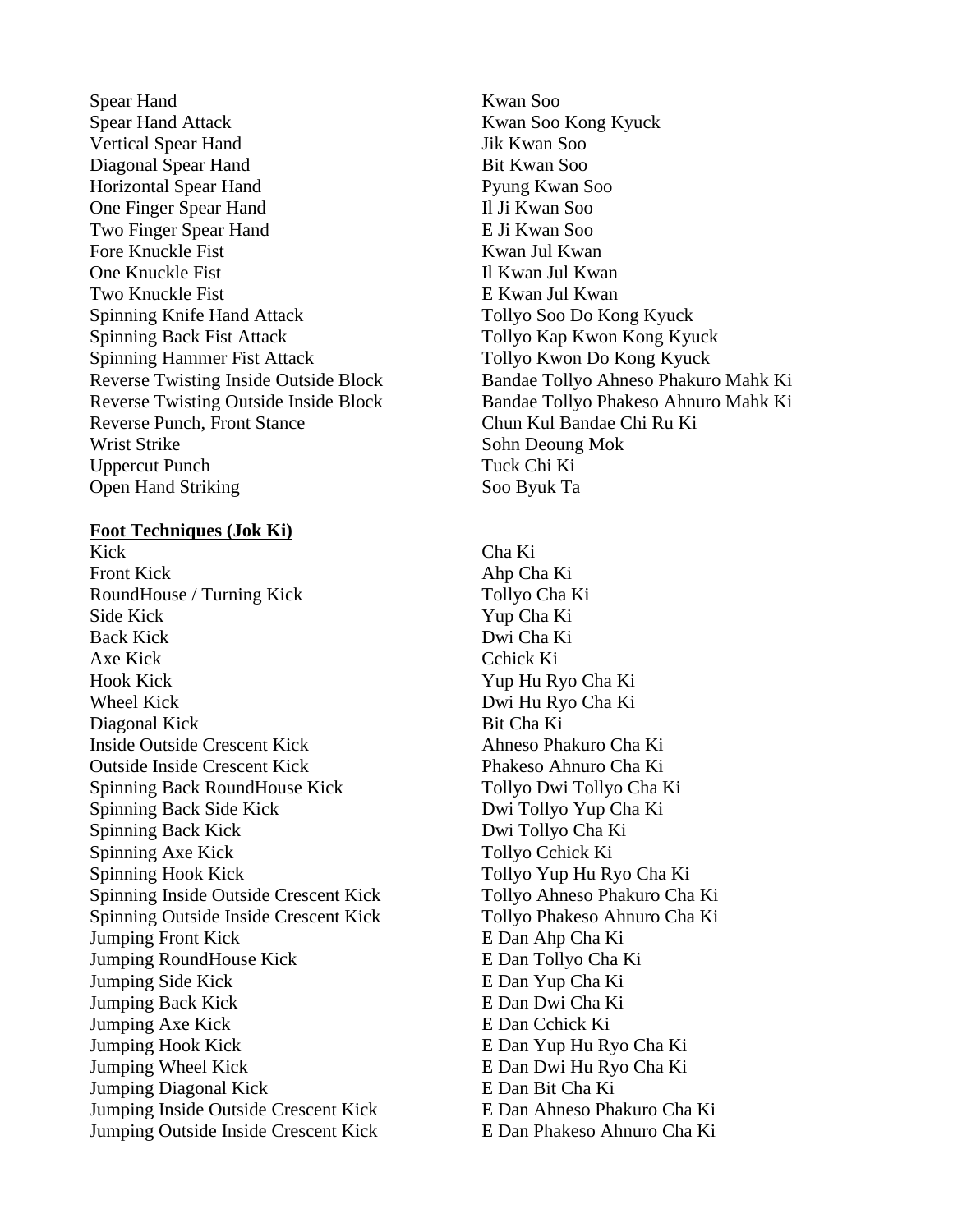Jumping Spinning Back RoundHouse Kick E Dan Tollyo Dwi Tollyo Cha Ki Jumping Spinning Back Side Kick E Dan Dwi Tollyo Yup Cha Ki Jumping Spinning Back Kick E Dan Dwi Tollyo Cha Ki Jumping Spinning Axe Kick E Dan Tollyo Cchick Ki Jumping Spinning Hook Kick E Dan Tollyo Yup Hu Ryo Cha Ki Jumping Spinning Inside Outside Crescent Kick E Dan Tollyo Ahneso Phakuro Cha Ki Jumping Spinning Outside Inside Crescent Kick E Dan Tollyo Phakeso Ahnuro Cha Ki Stepping / Thrusting Front Kick Mirro Ahp Cha Ki Stepping / Thrusting RoundHouse Kick Mirro Tollyo Cha Ki Stepping / Thrusting Side Kick Mirro Yup Cha Ki Stepping / Thrusting Axe Kick Mirro Cchick Ki Stepping / Thrusting Hook Kick Mirro Yup Hu Ryo Cha Ki Stepping / Thrusting Diagonal Kick Mirro Bit Cha Ki Jump Front Kick Deah Ahp Cha Ki Jump RoundHouse Kick Deah Tollyo Cha Ki Jump Side Kick Deah Yup Cha Ki Jump Back Bick Deah Dwi Cha Ki Jump Axe Kick Deah Cchick Ki Jump Hook Kick Deah Yup Hu Ryo Cha Ki Jump Diagonal Kick Deah Bit Cha Ki Jump Spinning Back Kick Deah Dwi Tollyo Cha Ki Jump Spinning Inside Outside Crescent Kick Deah Dwi Tollyo Ahneso Phakuro Cha Ki Low Wheel Sweep Kick Choi Ha Dan Dwi Hu Ryo Cha Ki Double Kick (same time) Ssang Bahl Cha Ki Double Kick (separate times) Yang Bahl Cha Ki One Stage Jump Kick Deah Cha Ki Two Stage Jump Kick E Dan Cha Ki Stomp Kick Chit Pal Ki Knee Kick Moo Roope Cha Ki Push Kick Chok Do Chi Ru Ki Ankle Sweep Kick Bahl Mok Cha Ki Front Stretch Kick Ahp Poto Oly Ki Side Stretch Kick Yup Poto Oly Ki Back Upper Stretch Kick Dwi Gum Chi Cah Oly Ki Combination Kick Yeon Sok Cha Ki

#### **Drills & Skills**

Warm Up Exercise Choon Bee Woon Dong Basic Technique Exercise / Line Drills Ki Cho Woon Dong Punch Exercise Pahl Put Ki Hand Techniques Soo Ki Foot Techniques Jok Ki Forms Hyung Weapons Moo Ki One Step Fighting / Sparring Il Soo Sik Dae Ryun Two Step Fighting / Sparring E Soo Sik Dae Ryun Three Step Fighting / Sparring Sam Soo Sik Dae Ryun Free Sparring Ja Yu Dae Ryun Arranged Sparring Yak Sok Dae Ryun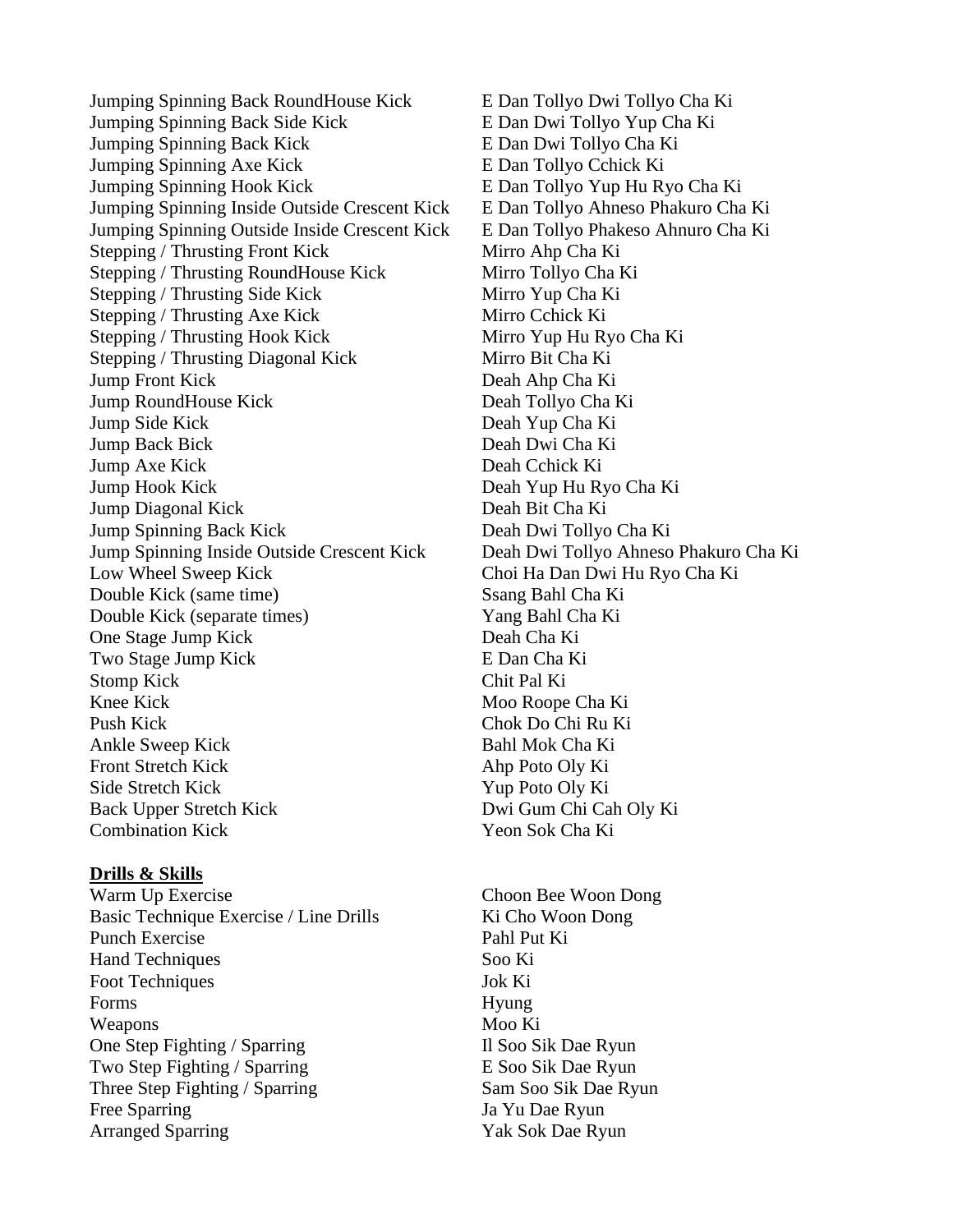Group Sparring Da Soo Dae Ryun Tournament Sparring Shi Hap Dae Ryun Self Defense Ho Sin Sul Break Falls Nak Bup Breaking Kyuck Pa

#### **Numbers**

One / First Hana / Il or Cho Two / Second Tul / E Three / Third Set / Sam Four / Fourth Net / Sah Five / Fifth Tasot / Oh Six / Sixth Yosot / Yuk Seven / Seventh Ilgop / Chil Eight / Eighth Yodol / Pal Nine / Ninth Ahop / Ku Ten / Tenth Yol / Sip

### **Codes & Tenets**

Five Codes Oh Pu Loyalty to Country Nara E Chung Sung Obedience to Parents and Elders Boo Moo E Hyo Do Honor Friendship Boung Woo Yoo Shin No Retreat in Battle Imm Jun Moo Toi In Fighting Choose With Sense and Honor Sal Sang Yoo Taek Seven Tenets Chong Shin Integrity Yom Chi Concentration Chung Shin Tong Il Perseverance In Neh Respect & Obedience Chon Kyung Self-Control Kuk Ki Humility Kyum Son Indomitable Spirit Paek Jol Bul Gul

#### **Commands (Ku Ryung)**

Attention Cha Ryut Salute the Flag Kukgi Bae Rae Sit Ahn Jo Stand E Ra Soot Meditate Muk Yum Bow to the Master Instructor Sah Bum Nim E Kyung Yet Ready Choon Bee Turn Tora Turn to Rear Dwi Ro Tora Without the Count Ku Ryung Up Shi With the Count Ku Ryung E Mat Cho So Begin Shi Jak Change Position / Switch Kyo Dae

Bow to GrandMaster Kwan Chang Nim E Kyung Yet